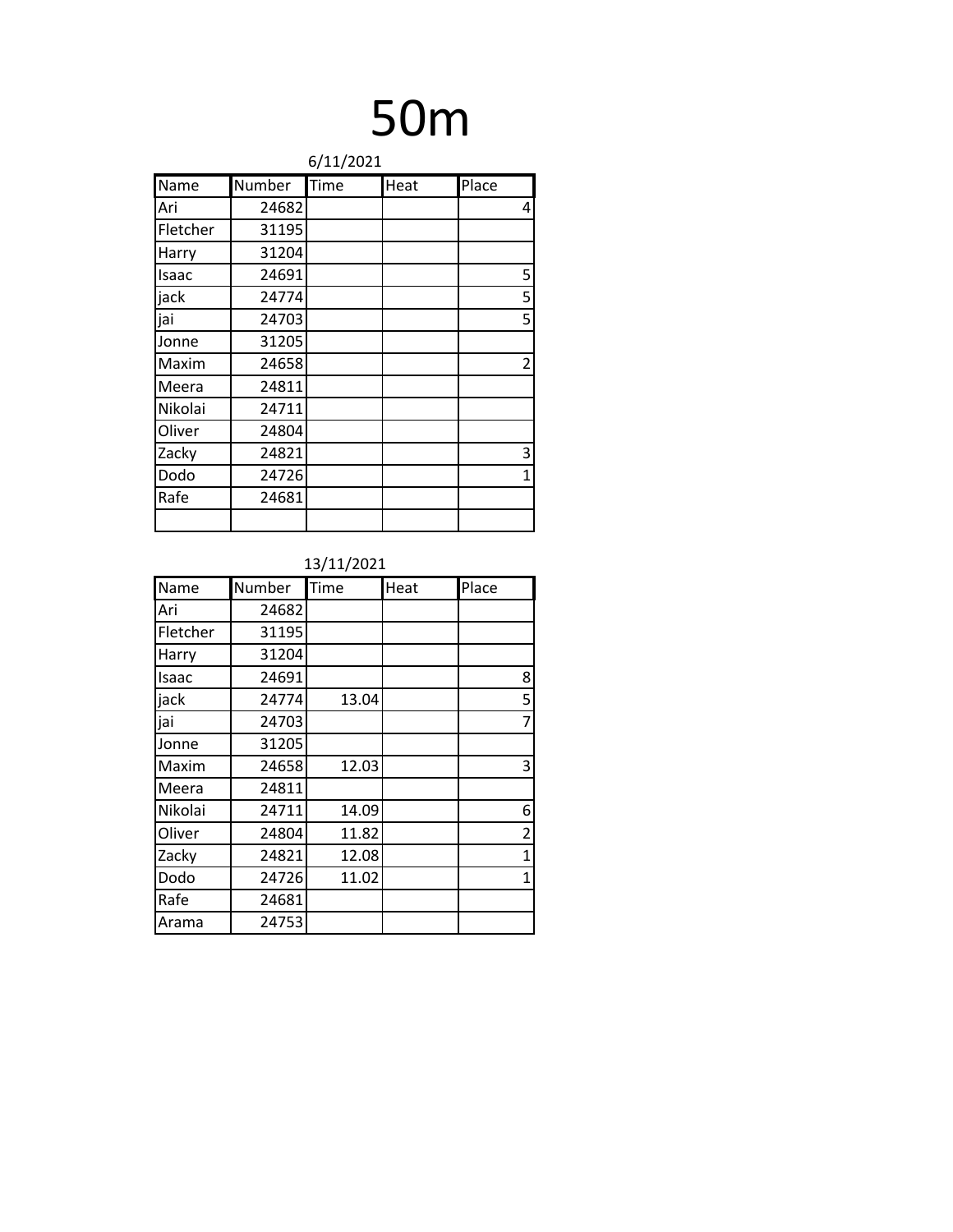|          | 201112021 |       |      |                |  |
|----------|-----------|-------|------|----------------|--|
| Name     | Number    | Time  | Heat | Place          |  |
| Ari      | 24682     | 11.82 |      | 4              |  |
| Fletcher | 31195     |       |      |                |  |
| Harry    | 31204     |       |      |                |  |
| Isaac    | 24691     | 14.85 |      | $\overline{7}$ |  |
| jack     | 24774     | 12.15 |      | 5              |  |
| jai      | 24703     |       |      |                |  |
| Jonne    | 31205     |       |      |                |  |
| Maxim    | 24658     |       |      |                |  |
| Meera    | 24811     |       |      |                |  |
| Nikolai  | 24711     |       |      |                |  |
| Oliver   | 24804     | 11.45 |      | $\mathbf{3}$   |  |
| Zacky    | 24821     | 11.15 |      | $\overline{2}$ |  |
| Dodo     | 24726     | 10.59 |      | $\mathbf{1}$   |  |
| Rafe     | 24681     |       |      |                |  |
| Arama    | 24753     | 13    |      | 6              |  |

#### 20/11/2021

#### 4/12/2021

| Name     | Number | Time  | Heat | Place |
|----------|--------|-------|------|-------|
| Ari      | 24682  | 13.28 |      | 5     |
| Fletcher | 31195  |       |      |       |
| Harry    | 31204  |       |      |       |
| Isaac    | 24691  | 14.25 |      | 7     |
| jack     | 24774  | 12.83 |      | 3     |
| jai      | 24703  | 13.86 |      | 6     |
| Jonne    | 31205  |       |      |       |
| Maxim    | 24658  | 13.03 |      | 4     |
| Meera    | 24811  |       |      |       |
| Nikolai  | 24711  |       |      |       |
| Oliver   | 24804  | 11.65 |      | 2     |
| Zacky    | 24821  |       |      |       |
| Dodo     | 24726  | 11.3  |      | 1     |
| Rafe     | 24681  |       |      |       |
|          |        |       |      |       |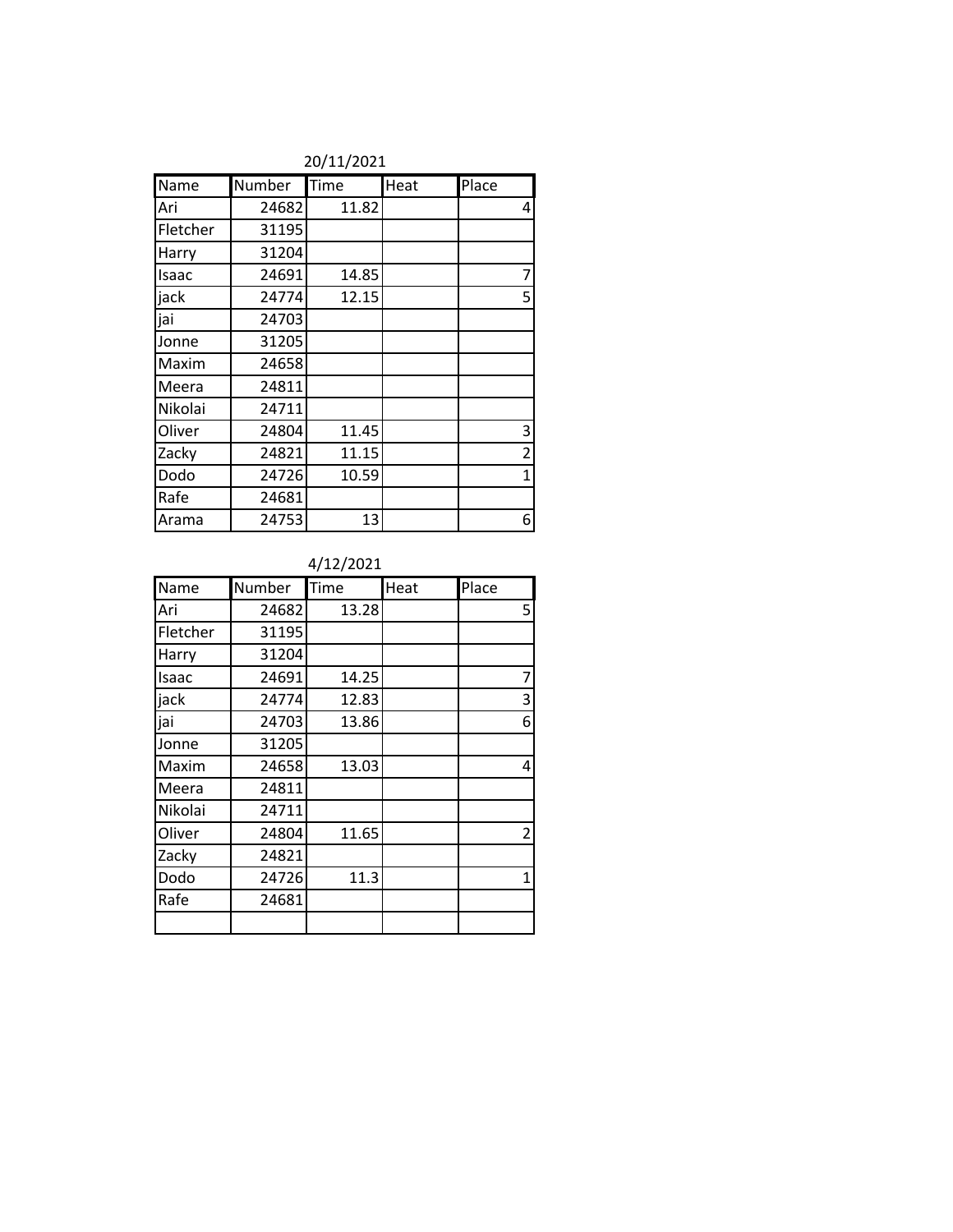11/12/2021

| Name     | Number | Time  | Heat | Place          |
|----------|--------|-------|------|----------------|
| Ari      | 24682  |       |      |                |
| Fletcher | 31195  |       |      |                |
| Harry    | 31204  |       |      |                |
| Isaac    | 24691  |       |      |                |
| jack     | 24774  |       |      |                |
| jai      | 24703  |       |      |                |
| Jonne    | 31205  |       |      |                |
| Maxim    | 24658  | 12.25 |      | 5              |
| Meera    | 24811  |       |      |                |
| Nikolai  | 24711  | 12    |      | 4              |
| Oliver   | 24804  | 11.67 |      | 3              |
| Zacky    | 24821  | 11.42 |      | $\overline{2}$ |
| Dodo     | 24726  | 11.11 |      | 1              |
| Rafe     | 24681  |       |      |                |
|          |        |       |      |                |

| 15/01/2022 |  |
|------------|--|

| Name     | Number | Time | Heat | Place          |
|----------|--------|------|------|----------------|
| Ari      | 24682  |      |      | 3              |
| Fletcher | 31195  |      |      | 4              |
| Harry    | 31204  |      |      |                |
| Isaac    | 24691  |      |      |                |
| jack     | 24774  |      |      |                |
| jai      | 24703  |      |      | 2              |
| Jonne    | 31205  |      |      |                |
| Maxim    | 24658  |      |      |                |
| Meera    | 24811  |      |      |                |
| Nikolai  | 24711  |      |      | 1              |
| Oliver   | 24804  |      |      |                |
| Zacky    | 24821  |      |      |                |
| Dodo     | 24726  |      |      | $\overline{2}$ |
| Rafe     | 24681  |      |      | 6              |
|          |        |      |      |                |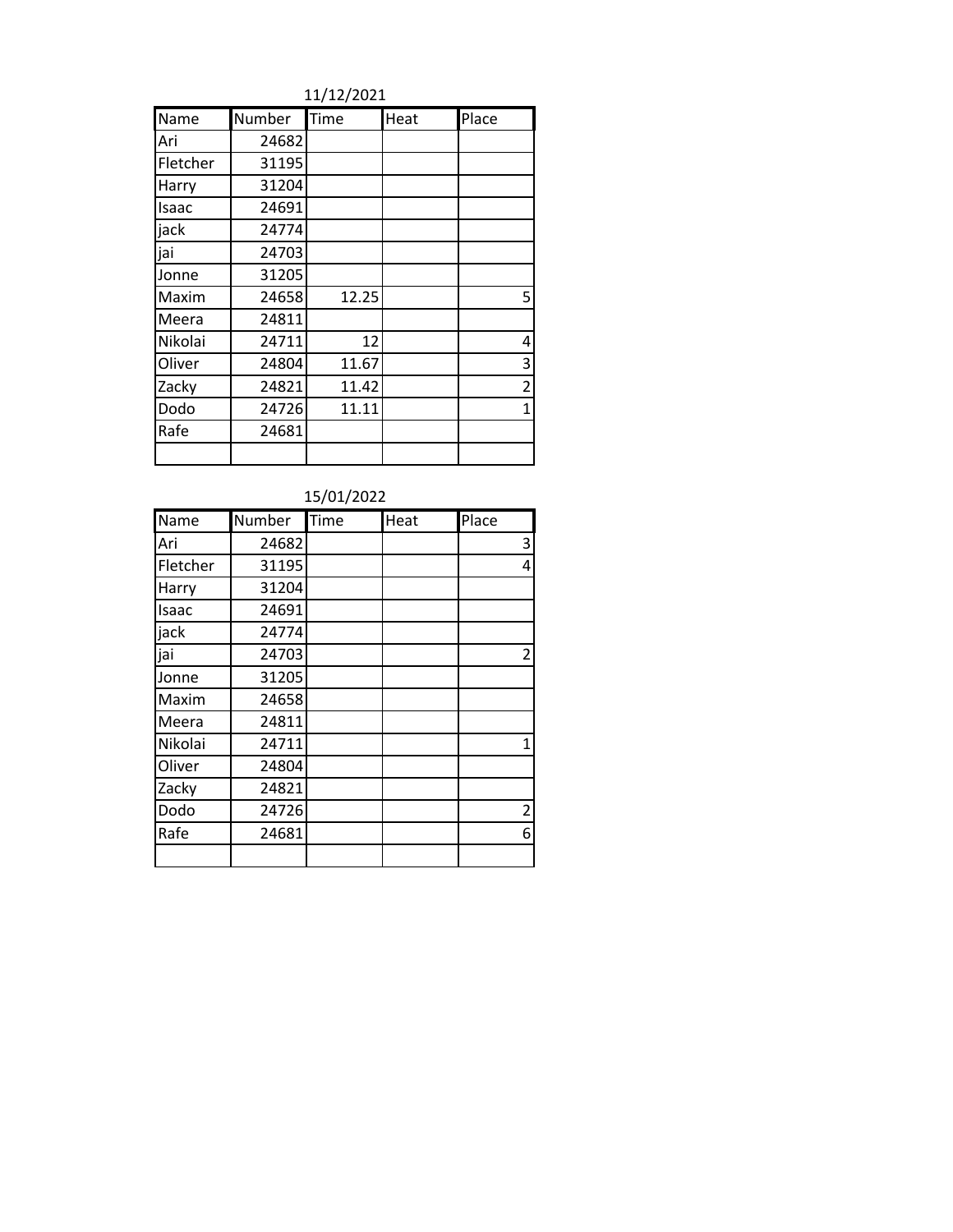5/02/2055

| Name     | Number | Time | Heat | Place          |
|----------|--------|------|------|----------------|
| Ari      | 24682  |      |      | 3              |
| Fletcher | 31195  |      |      |                |
| Harry    | 31204  |      |      |                |
| Isaac    | 24691  |      |      | 5              |
| jack     | 24774  |      |      |                |
| jai      | 24703  |      |      | 4              |
| Jonne    | 31205  |      |      | $\mathbf{1}$   |
| Maxim    | 24658  |      |      |                |
| Meera    | 24811  |      |      |                |
| Nikolai  | 24711  |      |      |                |
| Oliver   | 24804  |      |      |                |
| Zacky    | 24821  |      |      |                |
| Dodo     | 24726  |      |      | $\overline{2}$ |
| Rafe     | 24681  |      |      | 6              |
|          |        |      |      |                |

| 12/02/2022 |        |      |      |                |
|------------|--------|------|------|----------------|
| Name       | Number | Time | Heat | Place          |
| Ari        | 24682  |      |      | 3              |
| Fletcher   | 31195  |      |      | 4              |
| Harry      | 31204  |      |      |                |
| Isaac      | 24691  |      |      | 5              |
| jack       | 24774  |      |      |                |
| jai        | 24703  |      |      |                |
| Jonne      | 31205  |      |      |                |
| Maxim      | 24658  |      |      |                |
| Meera      | 24811  |      |      | $\overline{2}$ |
| Nikolai    | 24711  |      |      |                |
| Oliver     | 24804  |      |      |                |
| Zacky      | 24821  |      |      |                |
| Dodo       | 24726  |      |      | 1              |
| Rafe       | 24681  |      |      |                |
| Arama      | 24753  |      |      |                |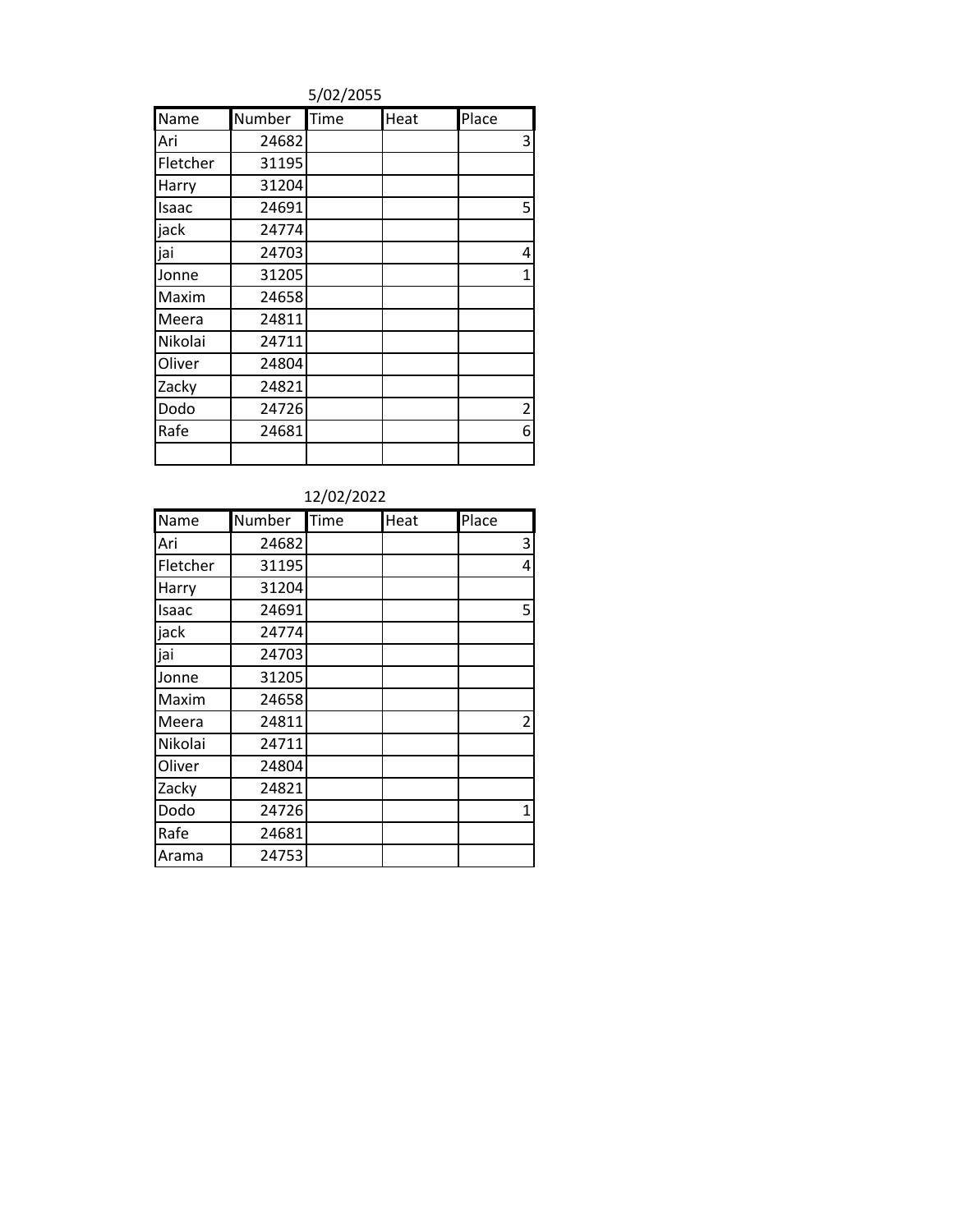### 100m

| 30/10/2021 |        |       |      |              |
|------------|--------|-------|------|--------------|
| Name       | Number | Tine  | Heat | Place        |
| Ari        | 24682  | 34.89 |      | 8            |
| Fletcher   | 31195  |       |      |              |
| Harry      | 31204  |       |      |              |
| Isaac      | 24691  | 28.59 |      | 6            |
| jack       | 24774  | 26.74 |      | 4            |
| jai        | 24703  | 27.49 |      | 5            |
| Jonne      | 31205  |       |      |              |
| Maxim      | 24658  | 29.06 |      | 7            |
| Meera      | 24811  |       |      |              |
| Nikolai    | 24711  |       |      |              |
| Oliver     | 24804  | 24.88 |      | 3            |
| Zacky      | 24821  | 24.01 | 2    |              |
| Dodo       | 24726  | 23.67 |      | $\mathbf{1}$ |
| Rafe       | 24681  |       |      |              |
| Arama      | 24753  |       |      |              |

| Name     | Number | Tine | Heat | Place          |
|----------|--------|------|------|----------------|
| Ari      | 24682  |      |      | 4              |
| Fletcher | 31195  |      |      |                |
| Harry    | 31204  |      |      |                |
| Isaac    | 24691  |      |      | 7              |
| jack     | 24774  |      |      | 3              |
| jai      | 24703  |      |      | 6              |
| Jonne    | 31205  |      |      |                |
| Maxim    | 24658  |      |      | $\overline{4}$ |
| Meera    | 24811  |      |      |                |
| Nikolai  | 24711  |      |      |                |
| Oliver   | 24804  |      |      |                |
| Zacky    | 24821  |      |      | $\overline{2}$ |
| Dodo     | 24726  |      |      | $\mathbf 1$    |
| Rafe     | 24681  |      |      |                |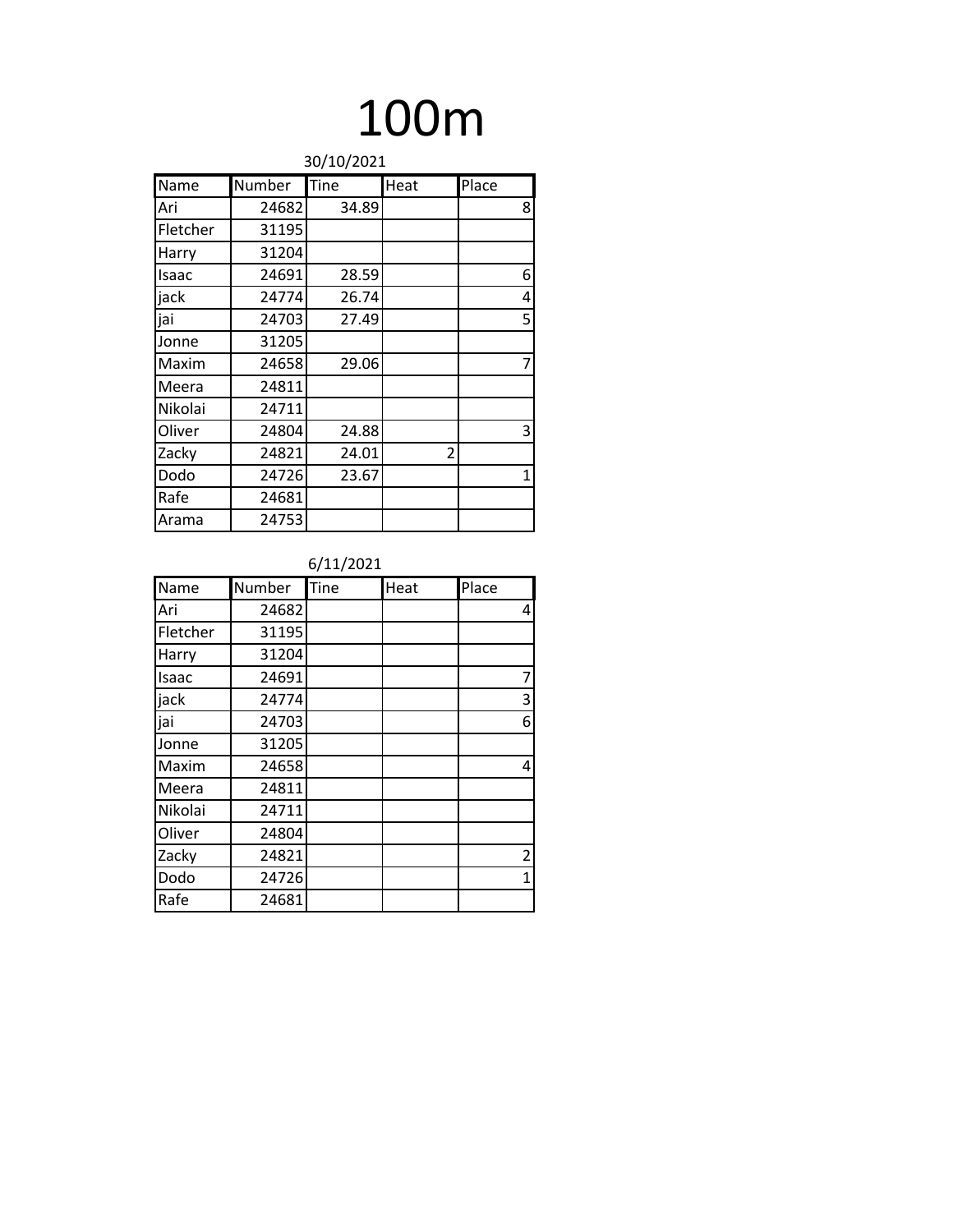|                | 13/11/ZUZ1    |              |             |       |  |
|----------------|---------------|--------------|-------------|-------|--|
| Name           | <b>Number</b> | <b>ITine</b> | <b>Heat</b> | Place |  |
| lAri           | 24682         | 26.77        |             |       |  |
| Fletcher       | 31195         |              |             |       |  |
| <b>I</b> Harry | 31204         |              |             |       |  |

13/11/2021

| Ari      | 24682 | 26.77 | 8              |
|----------|-------|-------|----------------|
| Fletcher | 31195 |       |                |
| Harry    | 31204 |       |                |
| Isaac    | 24691 | 29.12 | 9              |
| jack     | 24774 | 27.25 | 5              |
| jai      | 24703 | 27.75 | 6              |
| Jonne    | 31205 |       |                |
| Maxim    | 24658 | 28.68 | 8              |
| Meera    | 24811 |       |                |
| Nikolai  | 24711 | 28.24 | 7              |
| Oliver   | 24804 | 24.97 | $\overline{c}$ |
| Zacky    | 24821 | 25.41 | 3              |
| Dodo     | 24726 | 24.68 | $\mathbf 1$    |
| Rafe     | 24681 |       |                |
| Arama    | 24753 | 30.38 | 10             |

| Name     | Number | Time  | Heat | Place          |
|----------|--------|-------|------|----------------|
| Ari      | 24682  | 25.6  |      | 4              |
| Fletcher | 31195  |       |      |                |
| Harry    | 31204  |       |      |                |
| Isaac    | 24691  | 26.47 |      | 6              |
| jack     | 24774  | 25.93 |      | 5              |
| jai      | 24703  |       |      |                |
| Jonne    | 31205  |       |      |                |
| Maxim    | 24658  |       |      |                |
| Meera    | 24811  |       |      |                |
| Nikolai  | 24711  |       |      |                |
| Oliver   | 24804  | 22.41 |      | 3              |
| Zacky    | 24821  | 21.65 |      | $\mathbf 1$    |
| Dodo     | 24726  | 21.94 |      | $\overline{2}$ |
| Rafe     | 24681  |       |      |                |
| Arama    | 24753  | 26.99 |      | 7              |
| Sam      |        |       |      |                |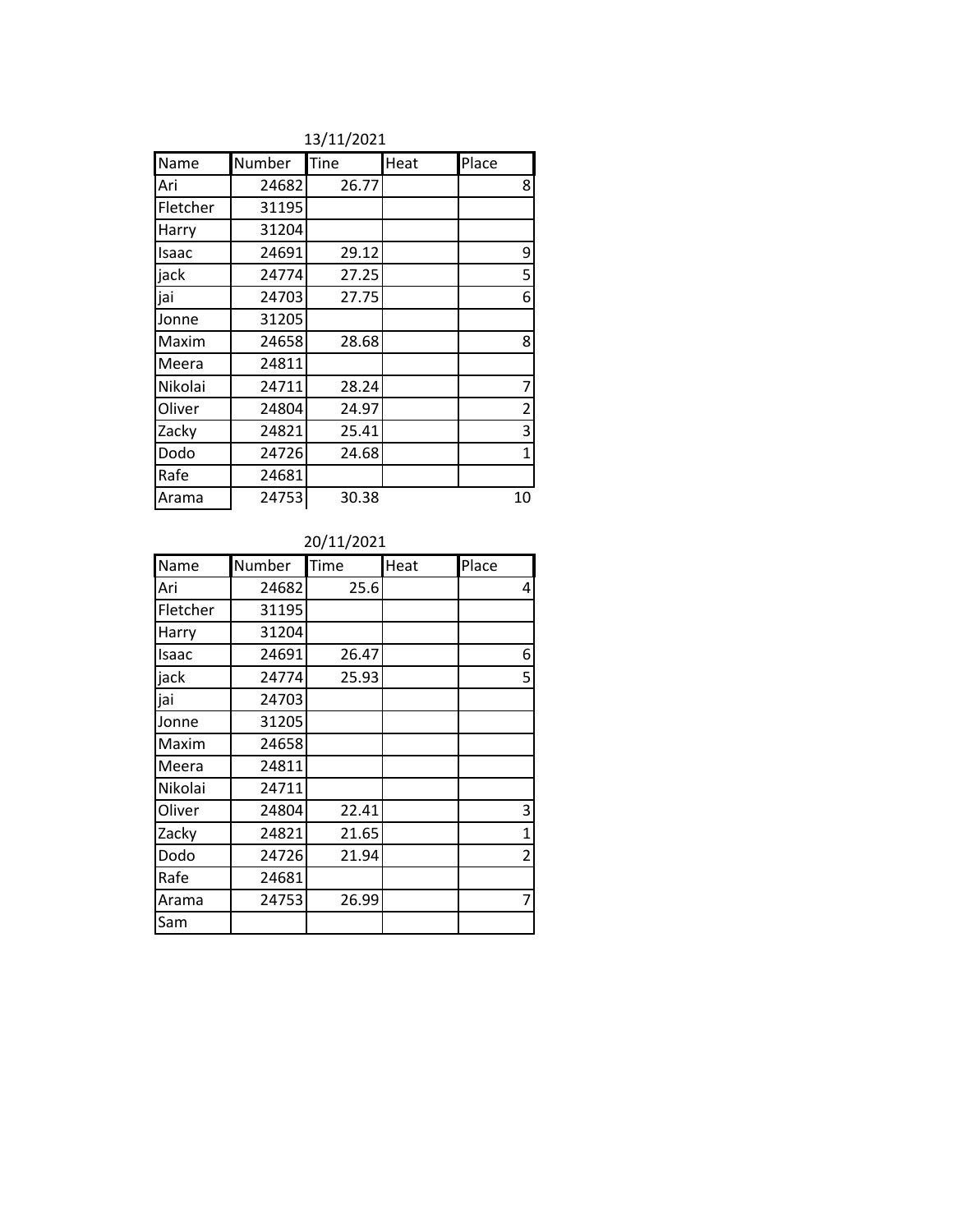|          | 12/02/2022 |       |      |                |  |
|----------|------------|-------|------|----------------|--|
| Name     | Number     | Time  | Heat | Place          |  |
| Ari      | 24682      | 34.28 |      | 4              |  |
| Fletcher | 31195      |       |      |                |  |
| Harry    | 31204      |       |      |                |  |
| Isaac    | 24691      | 29.11 |      | 3              |  |
| jack     | 24774      |       |      |                |  |
| jai      | 24703      |       |      |                |  |
| Jonne    | 31205      |       |      |                |  |
| Maxim    | 24658      | 25.81 |      | $\overline{2}$ |  |
| Meera    | 24811      |       |      |                |  |
| Nikolai  | 24711      |       |      |                |  |
| Oliver   | 24804      |       |      |                |  |
| Zacky    | 24821      |       |      |                |  |
| Dodo     | 24726      | 23.37 |      | 1              |  |
| Rafe     | 24681      | 34.52 |      | 5              |  |
| Arama    | 24753      |       |      |                |  |
| Sam      |            |       |      |                |  |

#### 12/02/2022

### 11/12/2021

| Name     | Number | Time  | Heat | Place |
|----------|--------|-------|------|-------|
| Ari      | 24682  | 24.66 |      | 6     |
| Fletcher | 31195  |       |      |       |
| Harry    | 31204  |       |      |       |
| Isaac    | 24691  | 26.41 |      | 8     |
| jack     | 24774  |       |      |       |
| jai      | 24703  |       |      |       |
| Jonne    | 31205  | 22.07 |      | 1     |
| Maxim    | 24658  | 24.94 |      | 7     |
| Meera    | 24811  |       |      |       |
| Nikolai  | 24711  | 23.29 |      | 5     |
| Oliver   | 24804  | 22.36 |      | 4     |
| Zacky    | 24821  | 22.15 |      | 3     |
| Dodo     | 24726  | 21.89 |      | 1     |
| Rafe     | 24681  |       |      |       |
| Arama    | 24753  |       |      |       |
| Sam      |        | 27.29 |      | 9     |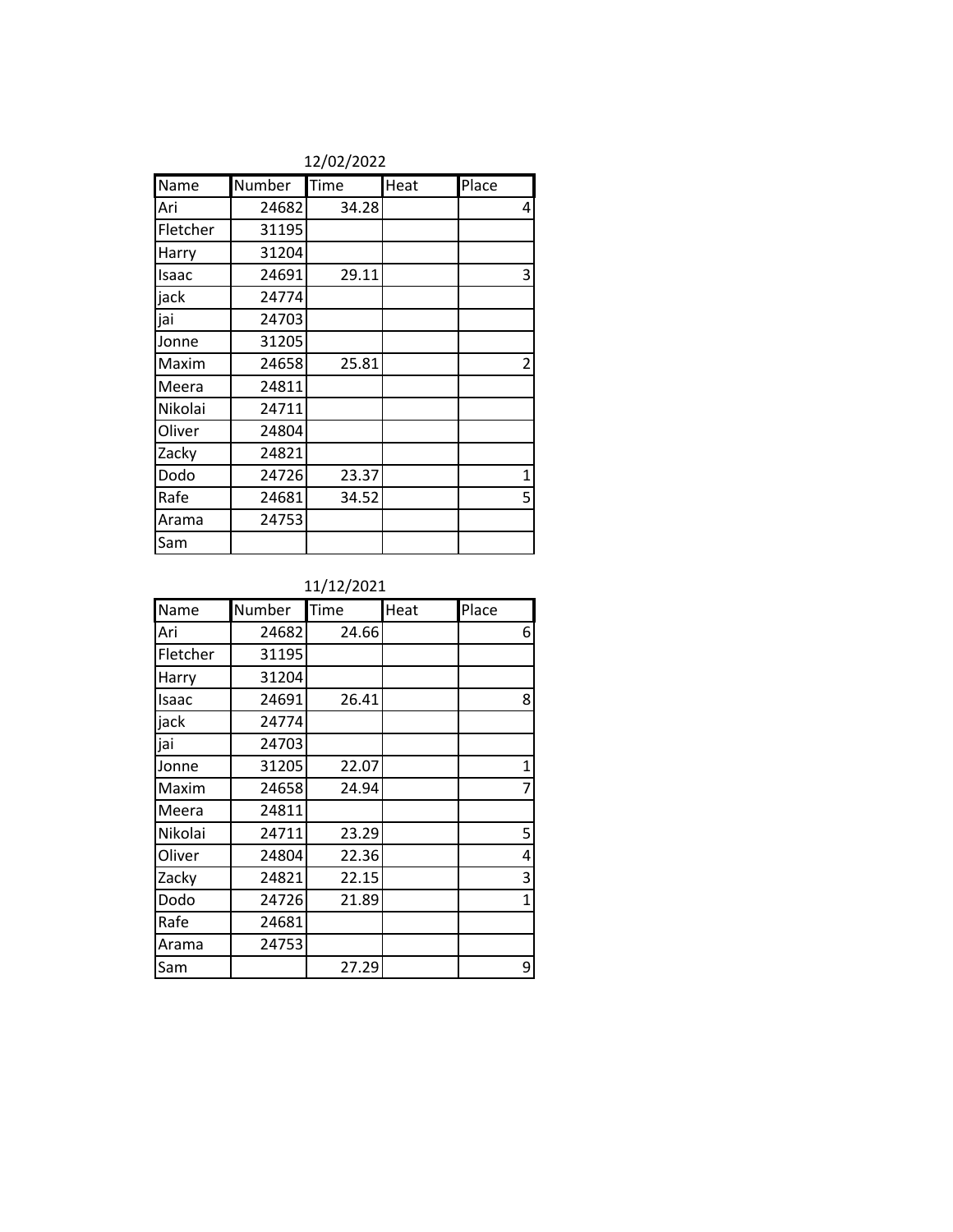| 15/01/2022 |
|------------|
|            |

| Name     | Number | Tine | Heat | Place          |
|----------|--------|------|------|----------------|
| Ari      | 24682  | 24.8 |      | $\overline{c}$ |
| Fletcher | 31195  | 25.7 |      | 4              |
| Harry    | 31204  |      |      |                |
| Isaac    | 24691  |      |      |                |
| jack     | 24774  |      |      |                |
| jai      | 24703  | 25   |      | 3              |
| Jonne    | 31205  |      |      |                |
| Maxim    | 24658  |      |      |                |
| Meera    | 24811  |      |      |                |
| Nikolai  | 24711  | 24.7 |      | 1              |
| Oliver   | 24804  |      |      |                |
| Zacky    | 24821  |      |      |                |
| Dodo     | 24726  |      |      |                |
| Rafe     | 24681  |      |      |                |

### 22/01/2022

| Name     | Number | Time | Heat         | Place |
|----------|--------|------|--------------|-------|
| Ari      | 24682  | 23.6 | 1            | 3     |
| Fletcher | 31195  |      |              |       |
| Harry    | 31204  |      |              |       |
| Isaac    | 24691  | 26.1 | 5            |       |
| jack     | 24774  | 25.4 | $\mathbf{1}$ | 4     |
| jai      | 24703  |      |              |       |
| Jonne    | 31205  |      |              |       |
| Maxim    | 24658  |      |              |       |
| Meera    | 24811  |      |              |       |
| Nikolai  | 24711  |      |              |       |
| Oliver   | 24804  |      |              |       |
| Zacky    | 24821  | 22.8 | 1            | 2     |
| Dodo     | 24726  | 21.5 | $\mathbf{1}$ | 1     |
| Rafe     | 24681  |      |              |       |
| Arama    | 24753  |      |              |       |
| Sam      |        |      |              |       |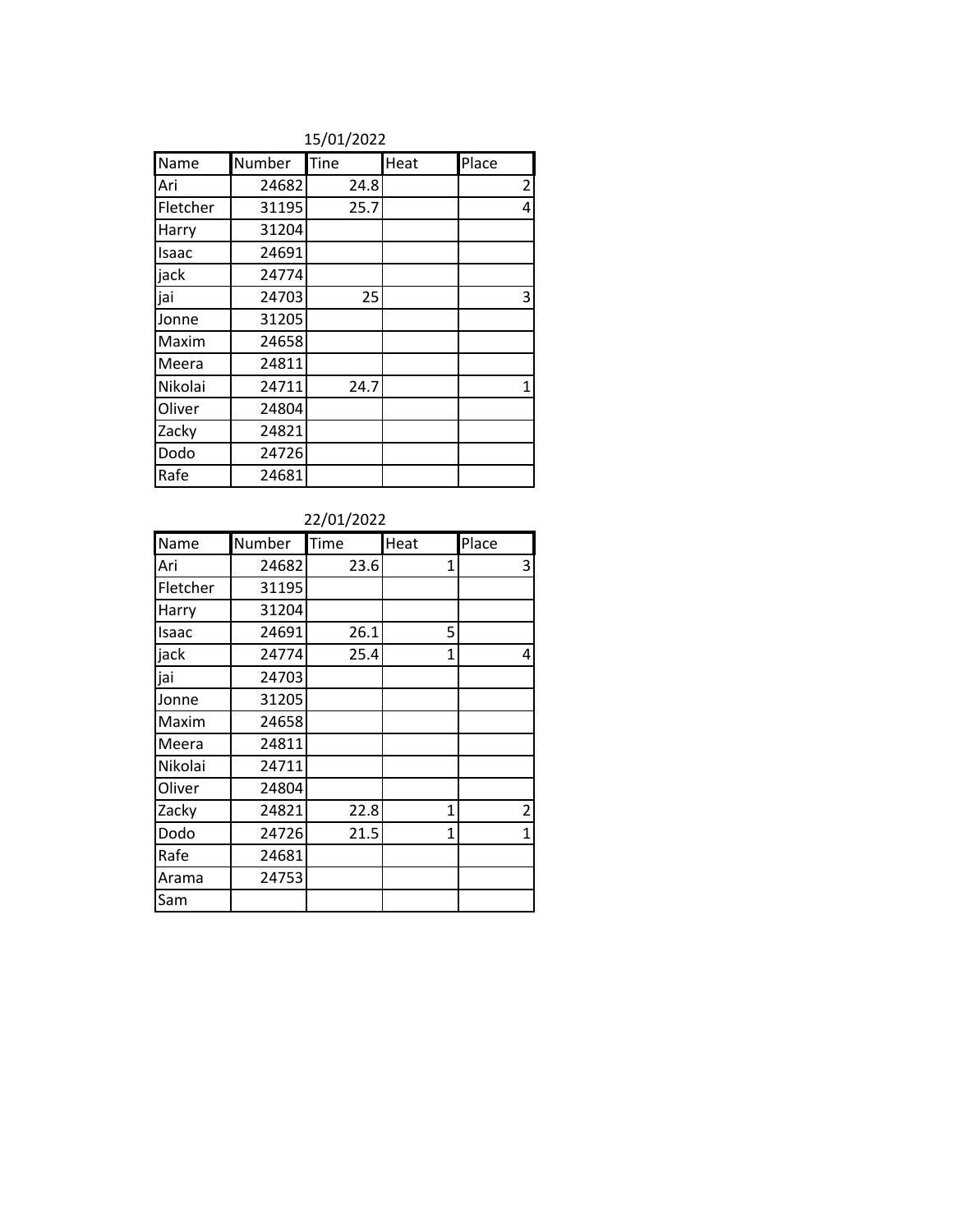|          | 1970 <i>LI</i> LULL |      |      |                |  |
|----------|---------------------|------|------|----------------|--|
| Name     | Number              | Time | Heat | Place          |  |
| Ari      | 24682               |      |      |                |  |
| Fletcher | 31195               |      |      |                |  |
| Harry    | 31204               |      |      |                |  |
| Isaac    | 24691               |      |      |                |  |
| jack     | 24774               |      |      |                |  |
| jai      | 24703               |      |      |                |  |
| Jonne    | 31205               |      |      | $\mathbf 1$    |  |
| Maxim    | 24658               |      |      | 3              |  |
| Meera    | 24811               |      |      |                |  |
| Nikolai  | 24711               |      |      |                |  |
| Oliver   | 24804               |      |      |                |  |
| Zacky    | 24821               |      |      |                |  |
| Dodo     | 24726               |      |      | $\overline{2}$ |  |
| Rafe     | 24681               |      |      |                |  |
| Arama    | 24753               |      |      |                |  |
| Sam      |                     |      |      |                |  |

19/02/2022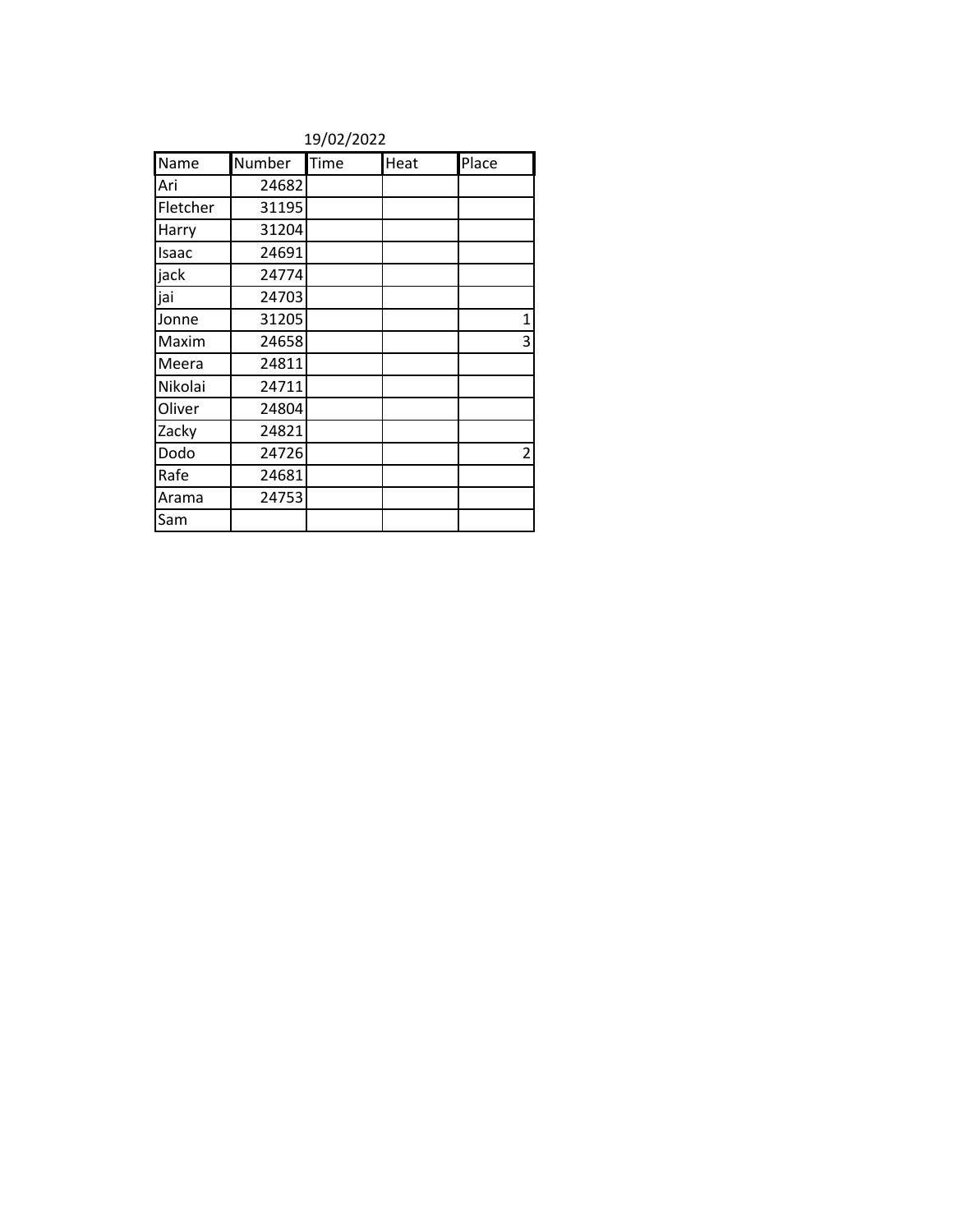## 200m

| 30/10/2021 |        |       |              |                |
|------------|--------|-------|--------------|----------------|
| Name       | Number | Time  | Heat         | Place          |
| Ari        | 24682  | 54.94 | 1            | 3              |
| Fletcher   | 31195  |       |              |                |
| Harry      | 31204  |       |              |                |
| Isaac      | 24691  | 59.72 | $\mathbf{1}$ | 6              |
| jack       | 24774  | 56.6  | 1            | 5              |
| jai        | 24703  | 55.16 | 1            | 4              |
| Jonne      | 31205  |       |              |                |
| Maxim      | 24658  |       |              |                |
| Meera      | 24811  |       |              |                |
| Nikolai    | 24711  |       |              |                |
| Oliver     | 24804  |       |              |                |
| Zacky      | 24821  | 52.41 | $\mathbf{1}$ | $\overline{2}$ |
| Dodo       | 24726  | 50.6  | $\mathbf{1}$ | $\mathbf{1}$   |
| Rafe       | 24681  |       |              |                |
| Arma       | 24753  |       |              |                |

| Name     | Number | Time    | Heat | Place          |
|----------|--------|---------|------|----------------|
| Ari      | 24682  | 57.66   |      | 4              |
| Fletcher | 31195  |         |      |                |
| Harry    | 31204  |         |      |                |
| Isaac    | 24691  | 59.88   |      | 7              |
| jack     | 24774  | 56.14   |      | 3              |
| jai      | 24703  | 1.00.37 |      | 8              |
| Jonne    | 31205  |         |      |                |
| Maxim    | 24658  | 58.15   |      | 5              |
| Meera    | 24811  |         |      |                |
| Nikolai  | 24711  |         |      |                |
| Oliver   | 24804  |         |      |                |
| Zacky    | 24821  | 52.77   |      | $\overline{2}$ |
| Dodo     | 24726  | 50.56   |      | $\mathbf{1}$   |
| Rafe     | 24681  |         |      |                |
| Arma     | 24753  | 59.34   |      | 6              |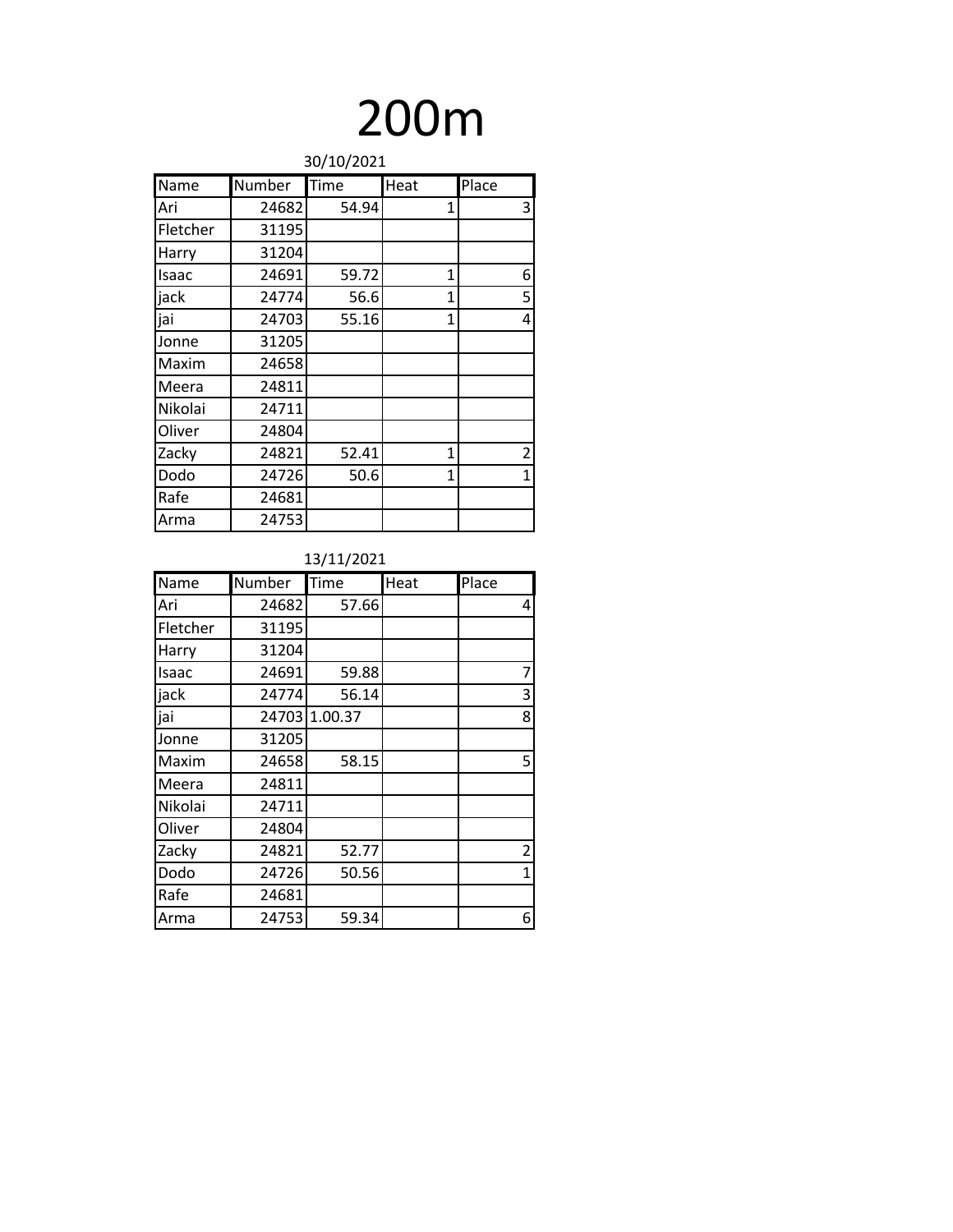|          | 47 I 47 404 I |       |      |                |  |
|----------|---------------|-------|------|----------------|--|
| Name     | Number        | Time  | Heat | Place          |  |
| Ari      | 24682         |       |      |                |  |
| Fletcher | 31195         |       |      |                |  |
| Harry    | 31204         |       |      |                |  |
| Isaac    | 24691         |       |      |                |  |
| jack     | 24774         | 47.96 |      | 4              |  |
| jai      | 24703         | 56.37 |      | 6              |  |
| Jonne    | 31205         |       |      |                |  |
| Maxim    | 24658         | 53.61 |      | 5              |  |
| Meera    | 24811         |       |      |                |  |
| Nikolai  | 24711         |       |      |                |  |
| Oliver   | 24804         | 45.66 |      | $\overline{2}$ |  |
| Zacky    | 24821         | 46.24 |      | 3              |  |
| Dodo     | 24726         | 43.43 |      | $\mathbf{1}$   |  |
| Rafe     | 24681         |       |      |                |  |
| Arma     | 24753         |       |      |                |  |

4/12/2021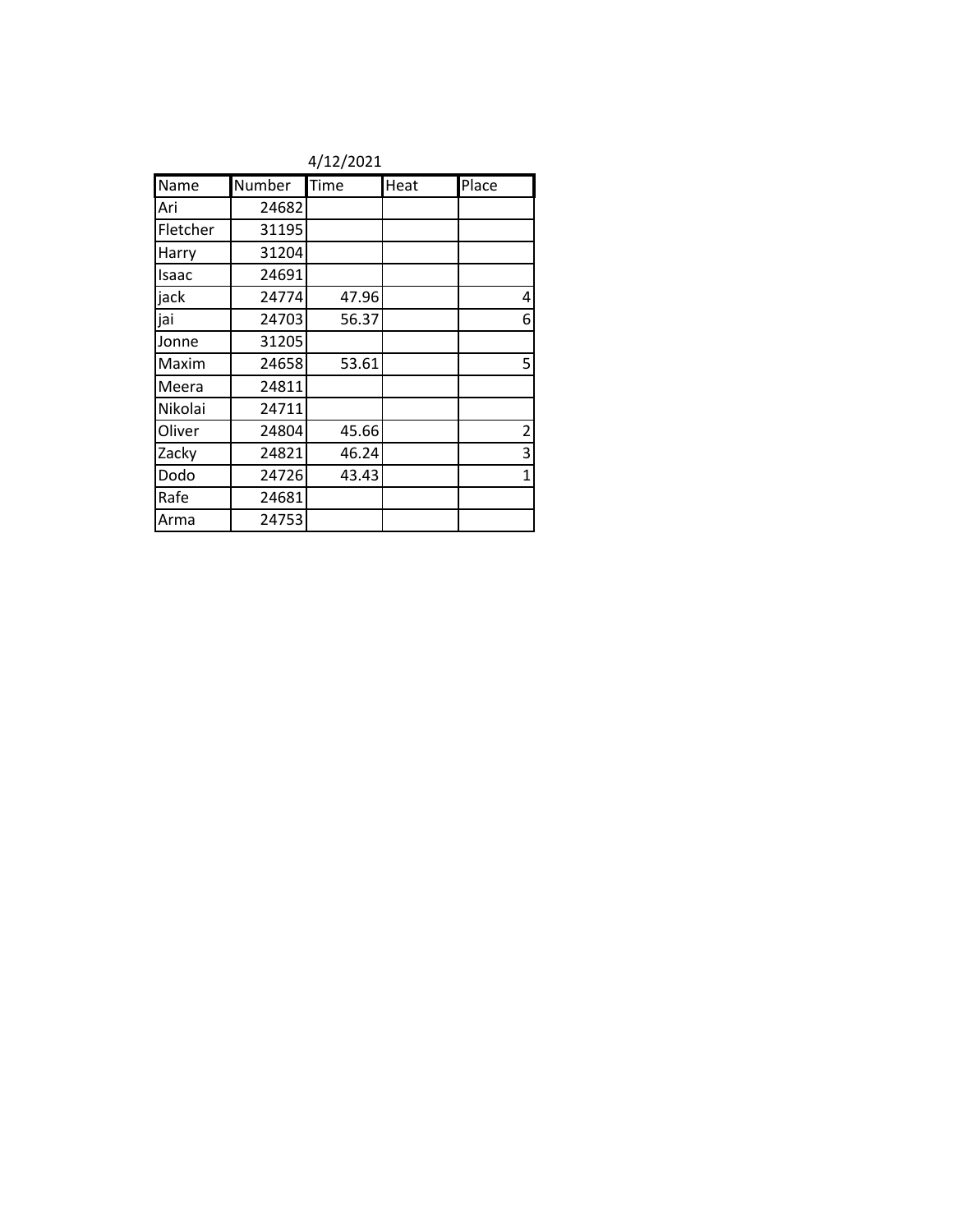### 400m

|          | 6/11/2022 |                    |      |              |  |
|----------|-----------|--------------------|------|--------------|--|
| Name     | Number    | $\overline{T}$ ime | Heat | Place        |  |
| Ari      | 24682     |                    |      |              |  |
| Fletcher | 31195     |                    |      |              |  |
| Harry    | 31204     |                    |      |              |  |
| Isaac    | 24691     | 2.48               | 1    | 3            |  |
| jack     | 24774     |                    |      |              |  |
| jai      | 24703     |                    |      |              |  |
| Jonne    | 31205     |                    |      |              |  |
| Maxim    | 24658     |                    |      |              |  |
| Meera    | 24811     |                    |      |              |  |
| Nikolai  | 24711     |                    |      |              |  |
| Oliver   | 24804     |                    |      |              |  |
| Zacky    | 24821     | 2.34               | 1    | $\mathbf{1}$ |  |
| Dodo     | 24726     | 2.23               | 1    | $\mathbf{1}$ |  |
| Rafe     | 24681     |                    |      |              |  |
|          |           |                    |      |              |  |
|          |           |                    |      |              |  |
|          |           |                    |      |              |  |
|          |           |                    |      |              |  |
|          |           |                    |      |              |  |
|          |           |                    |      |              |  |
|          |           |                    |      |              |  |
|          |           |                    |      |              |  |
|          |           |                    |      |              |  |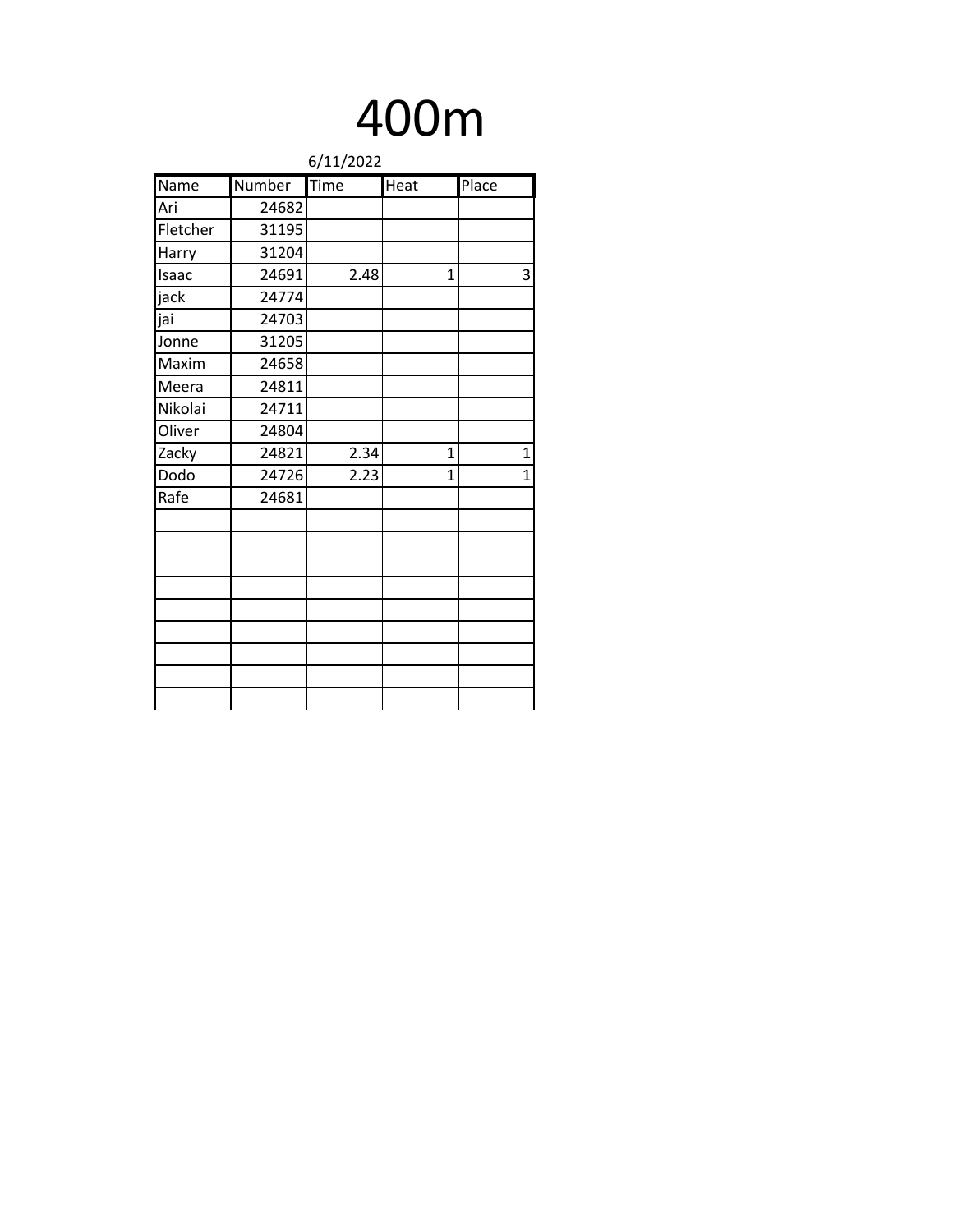### Cross Country

| Name     | Number | Time | Heat         | Place |
|----------|--------|------|--------------|-------|
| Ari      | 24682  | 2.5  | 1            | 7     |
| Fletcher | 31195  |      |              |       |
| Harry    | 31204  |      |              |       |
| Isaac    | 24691  | 2.15 | 1            | 5     |
| jack     | 24774  | 1.55 | 1            | 2     |
| jai      | 24703  | 2.2  | 1            | 6     |
| Jonne    | 31205  |      |              |       |
| Maxim    | 24658  |      |              |       |
| Meera    | 24811  |      |              |       |
| Nikolai  | 24711  |      |              |       |
| Oliver   | 24804  |      |              |       |
| Zacky    | 24821  | 2.03 | 1            | 3     |
| Dodo     | 24726  | 1.44 | $\mathbf{1}$ | 1     |
| Rafe     | 24681  |      |              |       |
| Arama    | 24753  |      |              |       |

### Name Number Time Heat Place Ari | 24682 DNF | 1 Fletcher | 31195 Harry 31204 Isaac 24691 2.37 1 5 jack 24774 DNF 1 jai 24703 2.17 1 3 Jonne 31205 Maxim 24658 2.26 1 4 Meera 24811 Nikolai 24711 Oliver 24804 Zacky 24821 2.08 1 5 Dodo 24726 1.48 1 1 Rafe 24681 6/11/2022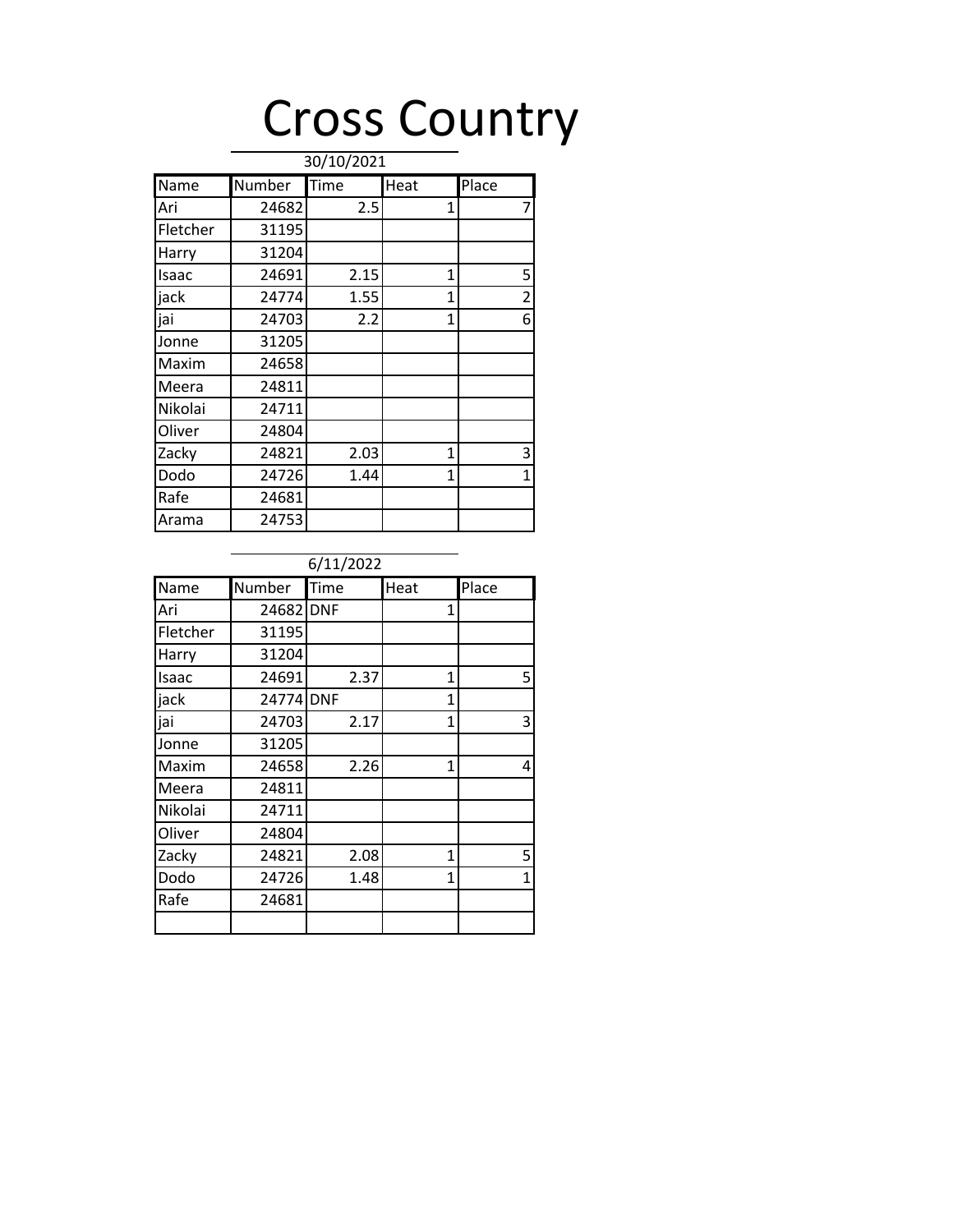| 13/11/2021 |        |      |      |                |  |  |
|------------|--------|------|------|----------------|--|--|
| Name       | Number | Time | Heat | Place          |  |  |
| Ari        | 24682  | 2.14 |      | 4              |  |  |
| Fletcher   | 31195  |      |      |                |  |  |
| Harry      | 31204  |      |      |                |  |  |
| Isaac      | 24691  | 2.29 |      | 9              |  |  |
| jack       | 24774  | 2.02 |      | 3              |  |  |
| jai        | 24703  | 2.28 |      | 8              |  |  |
| Jonne      | 31205  |      |      |                |  |  |
| Maxim      | 24658  | 2.16 |      | 7              |  |  |
| Meera      | 24811  |      |      |                |  |  |
| Nikolai    | 24711  | 2.7  |      | 5              |  |  |
| Oliver     | 24804  | 1.53 |      | $\overline{2}$ |  |  |
| Zacky      | 24821  | 2.5  |      | 6              |  |  |
| Dodo       | 24726  | 1.49 |      | 1              |  |  |
| Rafe       | 24681  |      |      |                |  |  |
| Arama      | 24753  | 2.29 |      | 9              |  |  |

|          | 20/11/2021 |      |      |                |  |  |  |  |
|----------|------------|------|------|----------------|--|--|--|--|
| Name     | Number     | Time | Heat | Place          |  |  |  |  |
| Ari      | 24682      | 2.01 |      | 5              |  |  |  |  |
| Fletcher | 31195      |      |      |                |  |  |  |  |
| Harry    | 31204      |      |      |                |  |  |  |  |
| Isaac    | 24691      | 2.07 |      | 5              |  |  |  |  |
| jack     | 24774      | 1.51 |      | 3              |  |  |  |  |
| jai      | 24703      |      |      |                |  |  |  |  |
| Jonne    | 31205      |      |      |                |  |  |  |  |
| Maxim    | 24658      |      |      |                |  |  |  |  |
| Meera    | 24811      |      |      |                |  |  |  |  |
| Nikolai  | 24711      |      |      |                |  |  |  |  |
| Oliver   | 24804      | 1.45 |      | $\overline{2}$ |  |  |  |  |
| Zacky    | 24821      | 1.57 |      | 4              |  |  |  |  |
| Dodo     | 24726      | 1.43 |      | $\mathbf{1}$   |  |  |  |  |
| Rafe     | 24681      |      |      |                |  |  |  |  |
| Arama    | 24753      | 2.12 |      |                |  |  |  |  |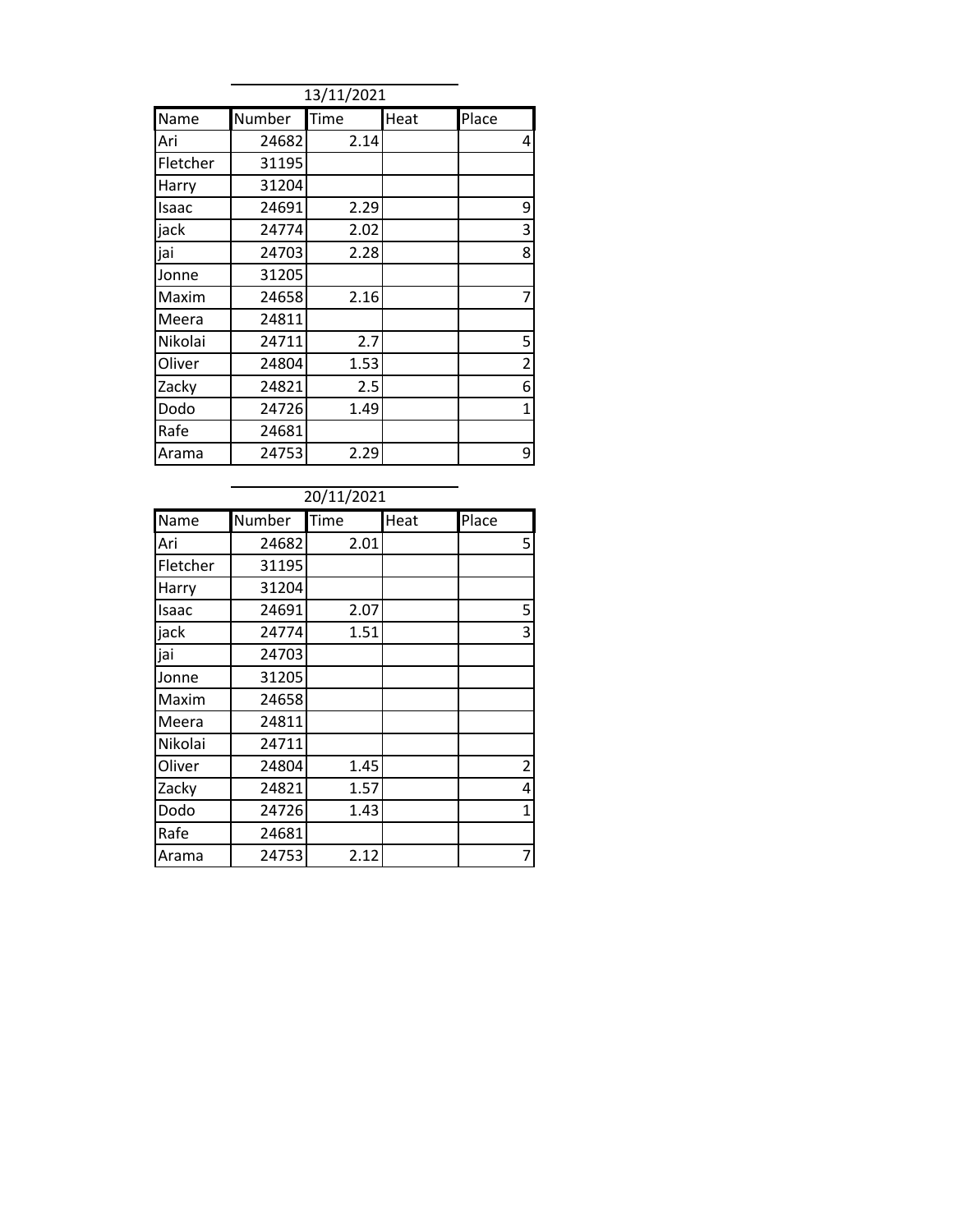|          | 4/12/2021 |      |      |                |  |  |
|----------|-----------|------|------|----------------|--|--|
| Name     | Number    | Time | Heat | Place          |  |  |
| Ari      | 24682     |      |      |                |  |  |
| Fletcher | 31195     |      |      |                |  |  |
| Harry    | 31204     |      |      |                |  |  |
| Isaac    | 24691     | 2.12 |      | 6              |  |  |
| jack     | 24774     | 1.52 |      | 3              |  |  |
| jai      | 24703     | 2.06 |      | 5              |  |  |
| Jonne    | 31205     |      |      |                |  |  |
| Maxim    | 24658     | 2.14 |      | 7              |  |  |
| Meera    | 24811     |      |      |                |  |  |
| Nikolai  | 24711     |      |      |                |  |  |
| Oliver   | 24804     | 1.47 |      | $\overline{2}$ |  |  |
| Zacky    | 24821     | 2    |      | 4              |  |  |
| Dodo     | 24726     | 1.43 |      | 1              |  |  |
| Rafe     | 24681     |      |      |                |  |  |
| Arama    | 24753     |      |      |                |  |  |

|          | 12/11/2021 |      |      |       |  |  |
|----------|------------|------|------|-------|--|--|
| Name     | Number     | Time | Heat | Place |  |  |
| Ari      | 24682      |      |      |       |  |  |
| Fletcher | 31195      |      |      |       |  |  |
| Harry    | 31204      |      |      |       |  |  |
| Isaac    | 24691      | 2.28 |      | 6     |  |  |
| jack     | 24774      |      |      |       |  |  |
| jai      | 24703      |      |      |       |  |  |
| Jonne    | 31205      | 1.35 |      | 1     |  |  |
| Maxim    | 24658      |      |      |       |  |  |
| Meera    | 24811      |      |      |       |  |  |
| Nikolai  | 24711      | 2.09 |      | 5     |  |  |
| Oliver   | 24804      | 1.52 |      | 3     |  |  |
| Zacky    | 24821      | 2.02 |      | 4     |  |  |
| Dodo     | 24726      | 1.37 |      | 2     |  |  |
| Rafe     | 24681      |      |      |       |  |  |
| Arama    | 24753      |      |      |       |  |  |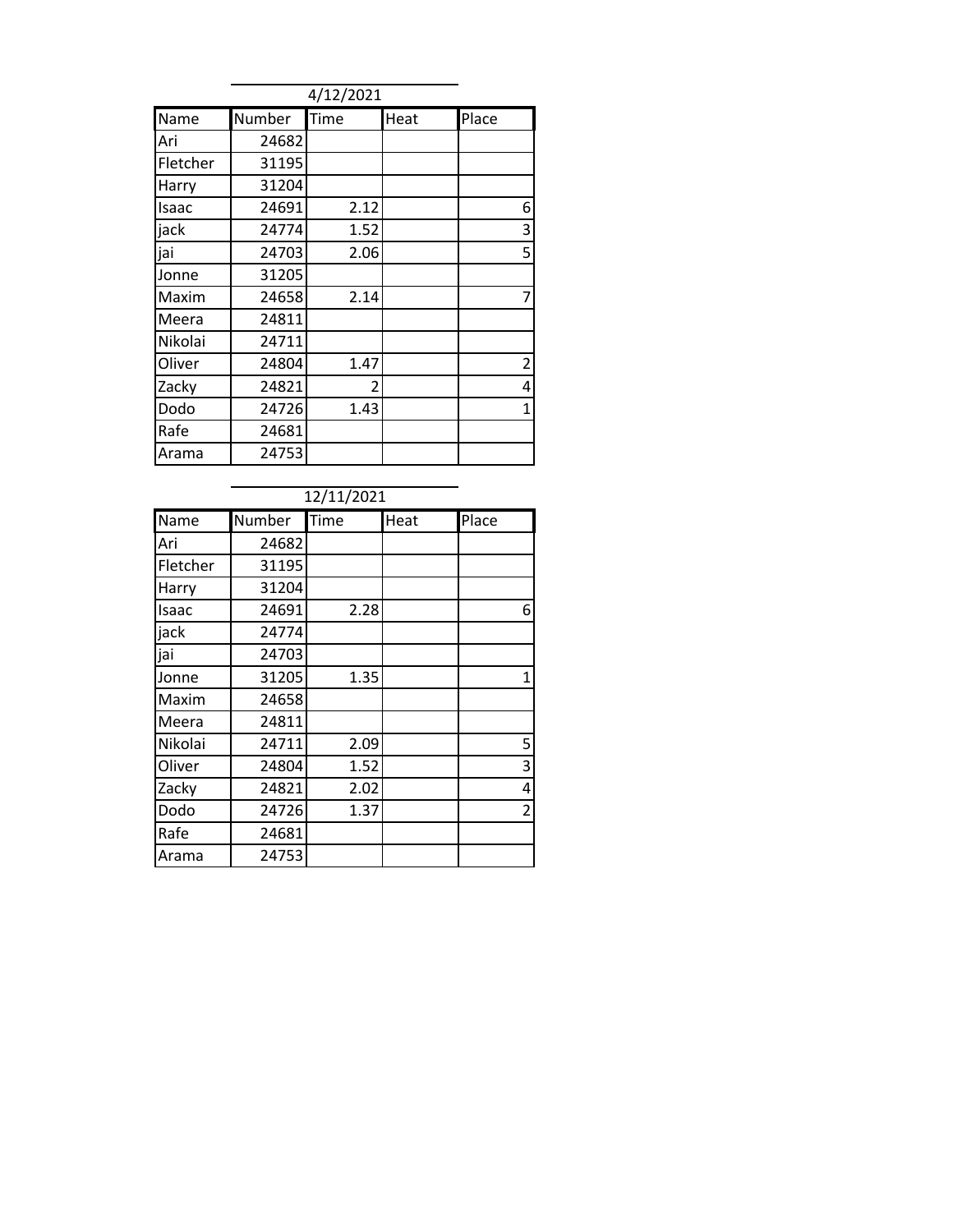| 15/01/2022 |           |      |      |       |  |  |
|------------|-----------|------|------|-------|--|--|
| Name       | Number    | Time | Heat | Place |  |  |
| Ari        | 24682 DNF |      |      |       |  |  |
| Fletcher   | 31195     |      |      |       |  |  |
| Harry      | 31204     |      |      |       |  |  |
| Isaac      | 24691     |      |      |       |  |  |
| jack       | 24774     |      |      |       |  |  |
| jai        | 24703     | 2.43 |      | 2     |  |  |
| Jonne      | 31205     |      |      |       |  |  |
| Maxim      | 24658     |      |      |       |  |  |
| Meera      | 24811     |      |      |       |  |  |
| Nikolai    | 24711     | 2.02 |      | 1     |  |  |
| Oliver     | 24804     |      |      |       |  |  |
| Zacky      | 24821     |      |      |       |  |  |
| Dodo       | 24726     |      |      |       |  |  |
| Rafe       | 24681     |      |      |       |  |  |
|            |           |      |      |       |  |  |

| 5/02/2022 |        |      |      |                |  |
|-----------|--------|------|------|----------------|--|
| Name      | Number | Time | Heat | Place          |  |
| lAri      | 24682  | 2.07 |      | 3              |  |
| Fletcher  | 31195  |      |      |                |  |
| Harry     | 31204  |      |      |                |  |
| Isaac     | 24691  | 2.17 |      | 4              |  |
| jack      | 24774  |      |      |                |  |
| jai       | 24703  | 2.25 |      | 5              |  |
| Jonne     | 31205  | 1.35 |      | $\overline{1}$ |  |
| Maxim     | 24658  |      |      |                |  |
| Meera     | 24811  |      |      |                |  |
| Nikolai   | 24711  |      |      |                |  |
| Oliver    | 24804  |      |      |                |  |
| Zacky     | 24821  |      |      |                |  |
| Dodo      | 24726  | 1.45 |      | $\overline{2}$ |  |
| Rafe      | 24681  | 1.14 |      |                |  |
|           |        |      |      |                |  |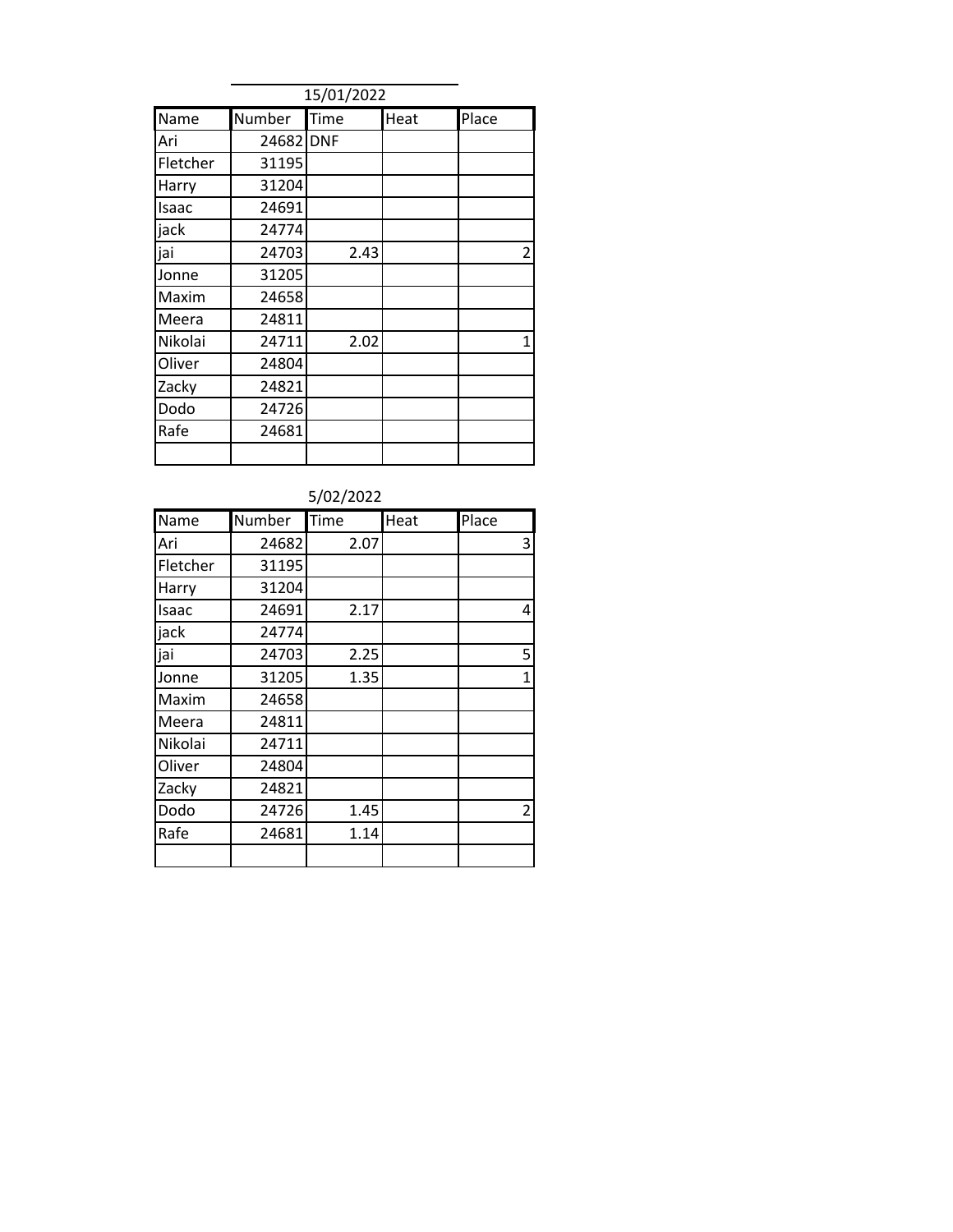|          | 12/02/2022 |              |      |                |  |  |  |
|----------|------------|--------------|------|----------------|--|--|--|
| Name     | Number     | Time         | Heat | Place          |  |  |  |
| Ari      | 24682      | 2.33         |      | 3              |  |  |  |
| Fletcher | 31195      |              |      |                |  |  |  |
| Harry    | 31204      |              |      |                |  |  |  |
| Isaac    | 24691      | 2.28         |      | $\overline{2}$ |  |  |  |
| jack     | 24774      |              |      |                |  |  |  |
| jai      | 24703      |              |      |                |  |  |  |
| Jonne    | 31205      |              |      |                |  |  |  |
| Maxim    | 24658      |              |      |                |  |  |  |
| Meera    | 24811      |              |      |                |  |  |  |
| Nikolai  | 24711      |              |      |                |  |  |  |
| Oliver   | 24804      |              |      |                |  |  |  |
| Zacky    | 24821      |              |      |                |  |  |  |
| Dodo     | 24726      | 1.51         |      | $\mathbf{1}$   |  |  |  |
| Rafe     | 24681      | 1.08 one lap |      |                |  |  |  |
| Arama    | 24753      |              |      |                |  |  |  |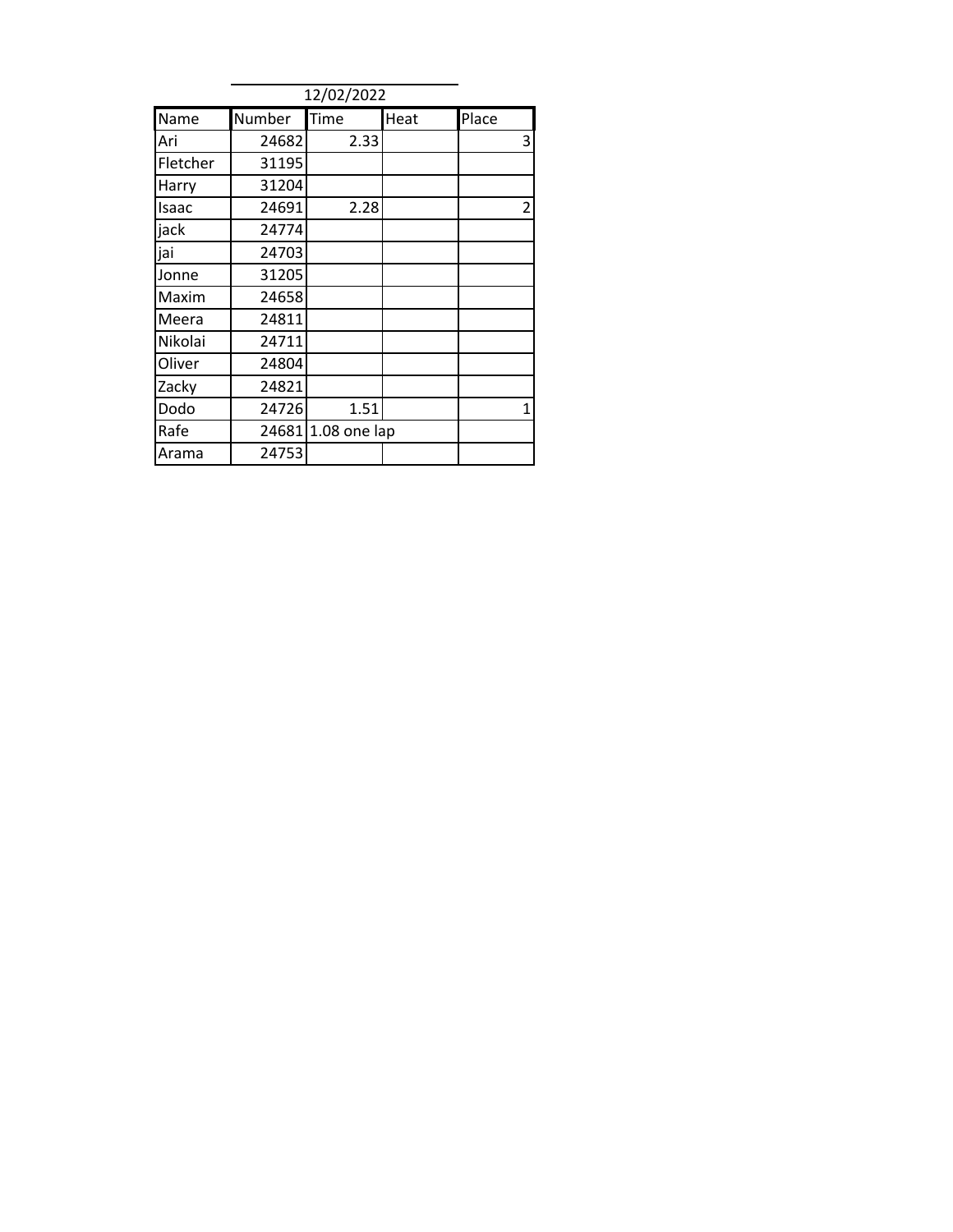# Discus

|          | 30/10/2021 |            |                 |     |             |                |  |
|----------|------------|------------|-----------------|-----|-------------|----------------|--|
| Name     | Number     | <b>Ist</b> | 2 <sub>nd</sub> | 3rd | <b>Best</b> | Pos            |  |
| Ari      | 24682      |            |                 |     | 3.93        | $\overline{7}$ |  |
| Fletcher | 31195      |            |                 |     |             |                |  |
| Harry    | 31204      |            |                 |     |             |                |  |
| Isaac    | 24691      |            |                 |     | 5.52        | $\overline{2}$ |  |
| jack     | 24774      |            |                 |     | 5.05        | 4              |  |
| jai      | 24703      |            |                 |     | 5.09        | 3              |  |
| Jonne    | 31205      |            |                 |     |             |                |  |
| Maxim    | 24658      |            |                 |     |             |                |  |
| Meera    | 24811      |            |                 |     |             |                |  |
| Nikolai  | 24711      |            |                 |     | 5.05        | 4              |  |
| Oliver   | 24804      |            |                 |     |             |                |  |
| Zacky    | 24821      |            |                 |     | 4.9         | 6              |  |
| Dodo     | 24726      |            |                 |     | 6.06        | $\overline{1}$ |  |
| Rafe     | 24681      |            |                 |     |             |                |  |
| Arama    | 24753      |            |                 |     |             |                |  |
|          |            |            |                 |     |             |                |  |

13/11/2021

| Name     | Number | Ist  | 2nd | 3rd | <b>Best</b> | Pos            |
|----------|--------|------|-----|-----|-------------|----------------|
| Ari      | 24682  | 4.95 |     |     | 4.95        | 4              |
| Fletcher | 31195  |      |     |     |             |                |
| Harry    | 31204  |      |     |     |             |                |
| Isaac    | 24691  | 6.41 |     |     | 6.41        | 3              |
| jack     | 24774  | 4.16 |     |     | 4.16        | 9              |
| jai      | 24703  | 3.95 |     |     | 3.95        | 10             |
| Jonne    | 31205  |      |     |     |             |                |
| Maxim    | 24658  | 4.9  |     |     | 4.9         | 5              |
| Meera    | 24811  |      |     |     |             |                |
| Nikolai  | 24711  | 4.74 |     |     | 4.74        | 6              |
| Oliver   | 24804  | 4.68 |     |     | 4.68        | 7              |
| Zacky    | 24821  | 4.57 |     |     | 4.57        | 8              |
| Dodo     | 24726  | 6.7  |     |     | 6.7         | $\mathbf{1}$   |
| Rafe     | 24681  |      |     |     |             |                |
| Arama    | 24753  | 6.64 |     |     | 6.64        | $\overline{2}$ |
|          |        |      |     |     |             |                |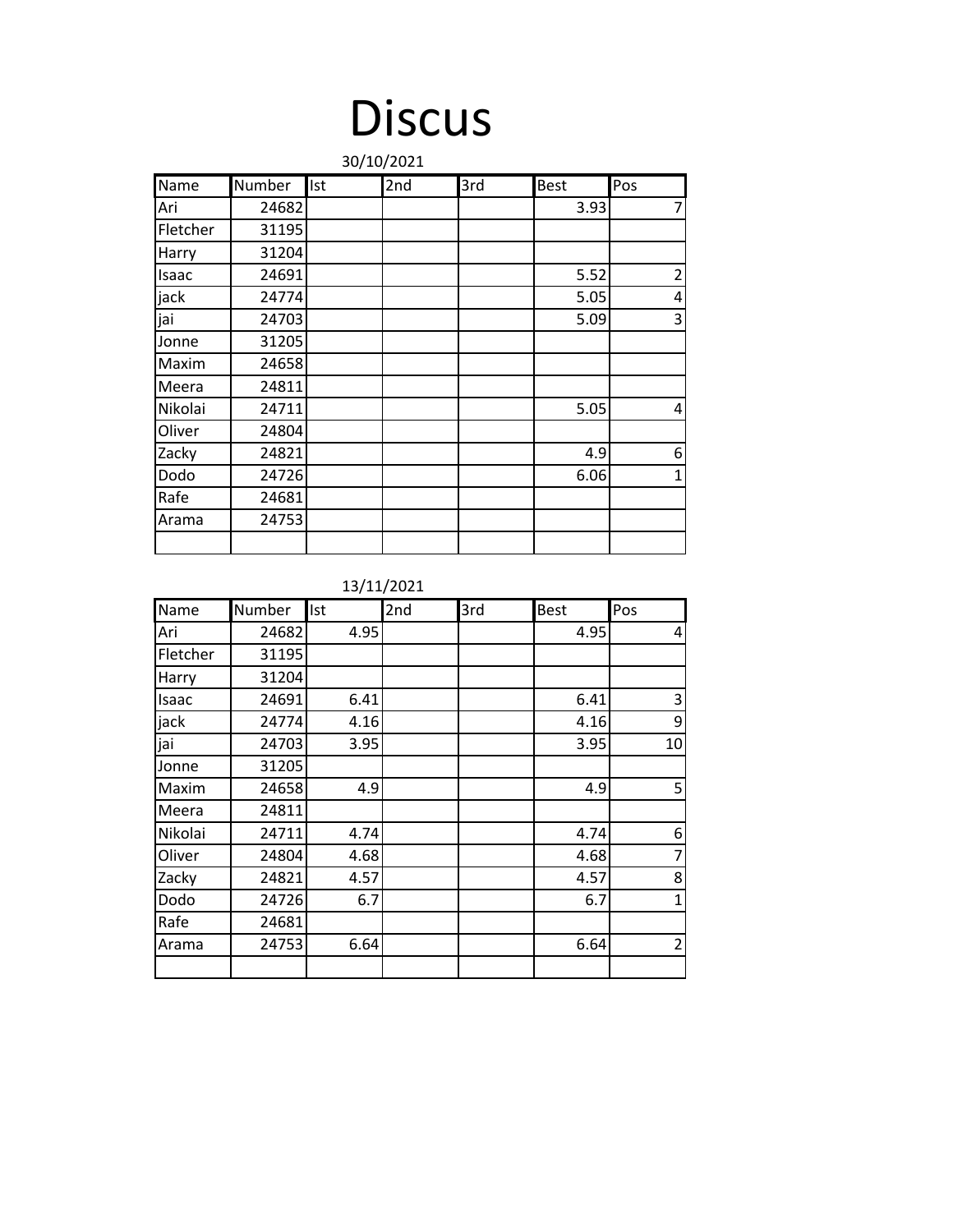| Name     | Number | Ist | 2nd | 3rd | <b>Best</b> | Pos            |
|----------|--------|-----|-----|-----|-------------|----------------|
| Ari      | 24682  |     |     |     | 5.34        | $\overline{2}$ |
| Fletcher | 31195  |     |     |     |             |                |
| Harry    | 31204  |     |     |     |             |                |
| Isaac    | 24691  |     |     |     | 4.61        | 4              |
| jack     | 24774  |     |     |     | 3.96        | 6              |
| jai      | 24703  |     |     |     |             |                |
| Jonne    | 31205  |     |     |     |             |                |
| Maxim    | 24658  |     |     |     |             |                |
| Meera    | 24811  |     |     |     |             |                |
| Nikolai  | 24711  |     |     |     |             |                |
| Oliver   | 24804  |     |     |     | 4.38        | 5              |
| Zacky    | 24821  |     |     |     | 4.69        | 3              |
| Dodo     | 24726  |     |     |     | 8.1         | $\mathbf{1}$   |
| Rafe     | 24681  |     |     |     |             |                |
| Arama    | 24753  |     |     |     |             |                |
|          |        |     |     |     |             |                |

20/11/2021

| Name     | Number | Ist | 2nd | 3rd | <b>Best</b> | Pos            |
|----------|--------|-----|-----|-----|-------------|----------------|
| Ari      | 24682  |     |     |     | 4.3         | $\overline{7}$ |
| Fletcher | 31195  |     |     |     |             |                |
| Harry    | 31204  |     |     |     |             |                |
| Isaac    | 24691  |     |     |     | 5.33        | 5              |
| jack     | 24774  |     |     |     | 5.09        | 6              |
| jai      | 24703  |     |     |     | 3.52        | 8              |
| Jonne    | 31205  |     |     |     |             |                |
| Maxim    | 24658  |     |     |     | 5.44        | 3              |
| Meera    | 24811  |     |     |     |             |                |
| Nikolai  | 24711  |     |     |     |             |                |
| Oliver   | 24804  |     |     |     | 6.22        | $\overline{2}$ |
| Zacky    | 24821  |     |     |     | 5.35        | 4              |
| Dodo     | 24726  |     |     |     | 7.46        | $\mathbf{1}$   |
| Rafe     | 24681  |     |     |     |             |                |
| Arama    | 24753  |     |     |     |             |                |
|          |        |     |     |     |             |                |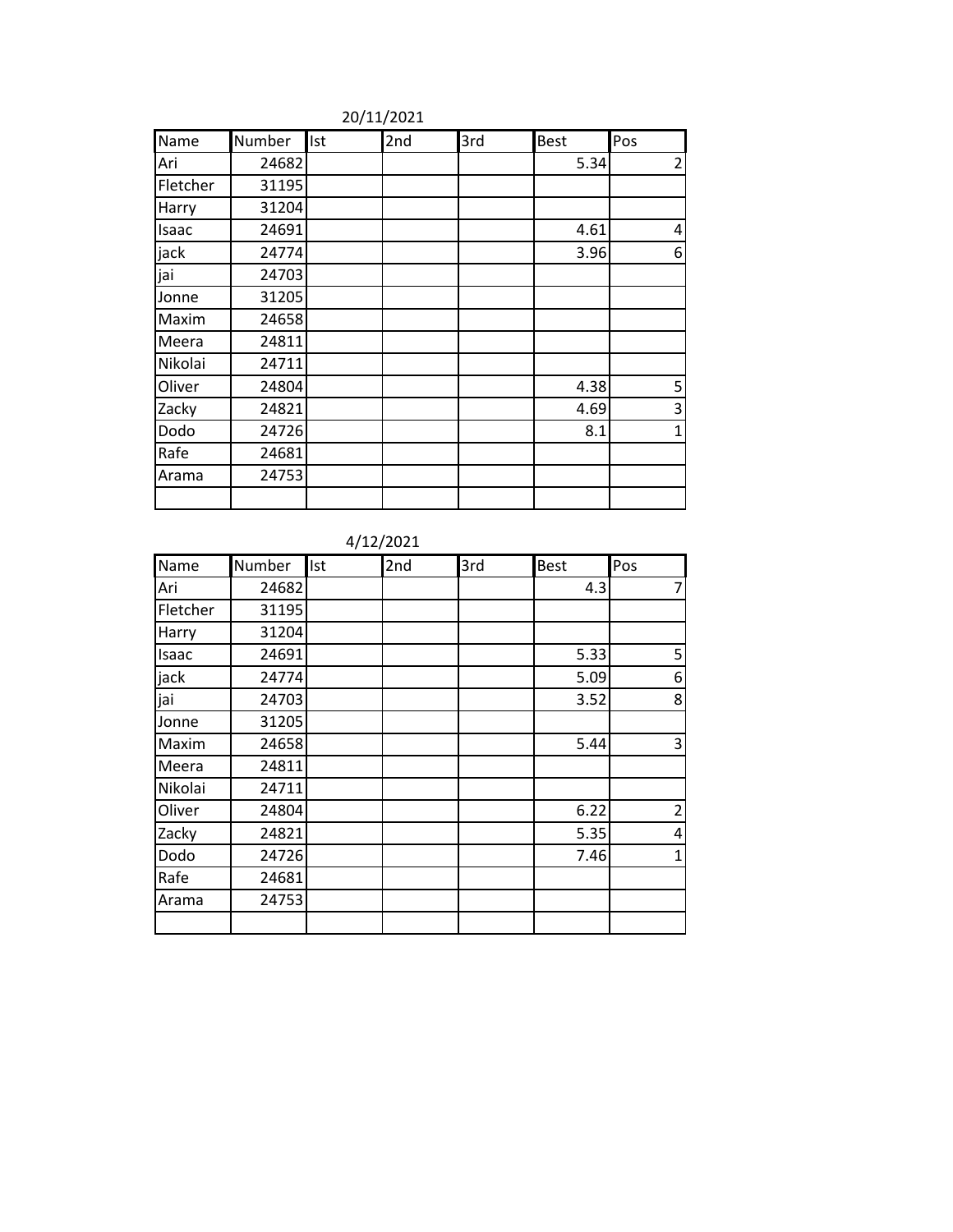| Name     | Number | Ist  | 2nd | 3rd | <b>Best</b> | Pos            |
|----------|--------|------|-----|-----|-------------|----------------|
| Ari      | 24682  | 6.3  |     |     | 6.3         | $\overline{2}$ |
| Fletcher | 31195  | 5.6  |     |     | 5.6         | 3              |
| Harry    | 31204  |      |     |     |             |                |
| Isaac    | 24691  |      |     |     |             |                |
| jack     | 24774  |      |     |     |             |                |
| jai      | 24703  | 4.47 |     |     | 4.47        | 4              |
| Jonne    | 31205  |      |     |     |             |                |
| Maxim    | 24658  |      |     |     |             |                |
| Meera    | 24811  |      |     |     |             |                |
| Nikolai  | 24711  | 7.36 |     |     | 7.36        | $\mathbf 1$    |
| Oliver   | 24804  |      |     |     |             |                |
| Zacky    | 24821  |      |     |     |             |                |
| Dodo     | 24726  |      |     |     |             |                |
| Rafe     | 24681  |      |     |     |             |                |
| Arama    | 24753  |      |     |     |             |                |
|          |        |      |     |     |             |                |

15/01/2022

12/02/2022

| Name     | Number | Ist | 2nd | 3rd | <b>Best</b> | Pos |
|----------|--------|-----|-----|-----|-------------|-----|
| Ari      | 24682  |     |     |     | 8.13        | 1   |
| Fletcher | 31195  |     |     |     |             |     |
| Harry    | 31204  |     |     |     |             |     |
| Isaac    | 24691  |     |     |     | 7.48        | 2   |
| jack     | 24774  |     |     |     |             |     |
| jai      | 24703  |     |     |     |             |     |
| Jonne    | 31205  |     |     |     |             |     |
| Maxim    | 24658  |     |     |     | 6.3         | 4   |
| Meera    | 24811  |     |     |     |             |     |
| Nikolai  | 24711  |     |     |     |             |     |
| Oliver   | 24804  |     |     |     |             |     |
| Zacky    | 24821  |     |     |     |             |     |
| Dodo     | 24726  |     |     |     | 7.24        | 3   |
| Rafe     | 24681  |     |     |     |             |     |
| Arama    | 24753  |     |     |     |             |     |
|          |        |     |     |     |             |     |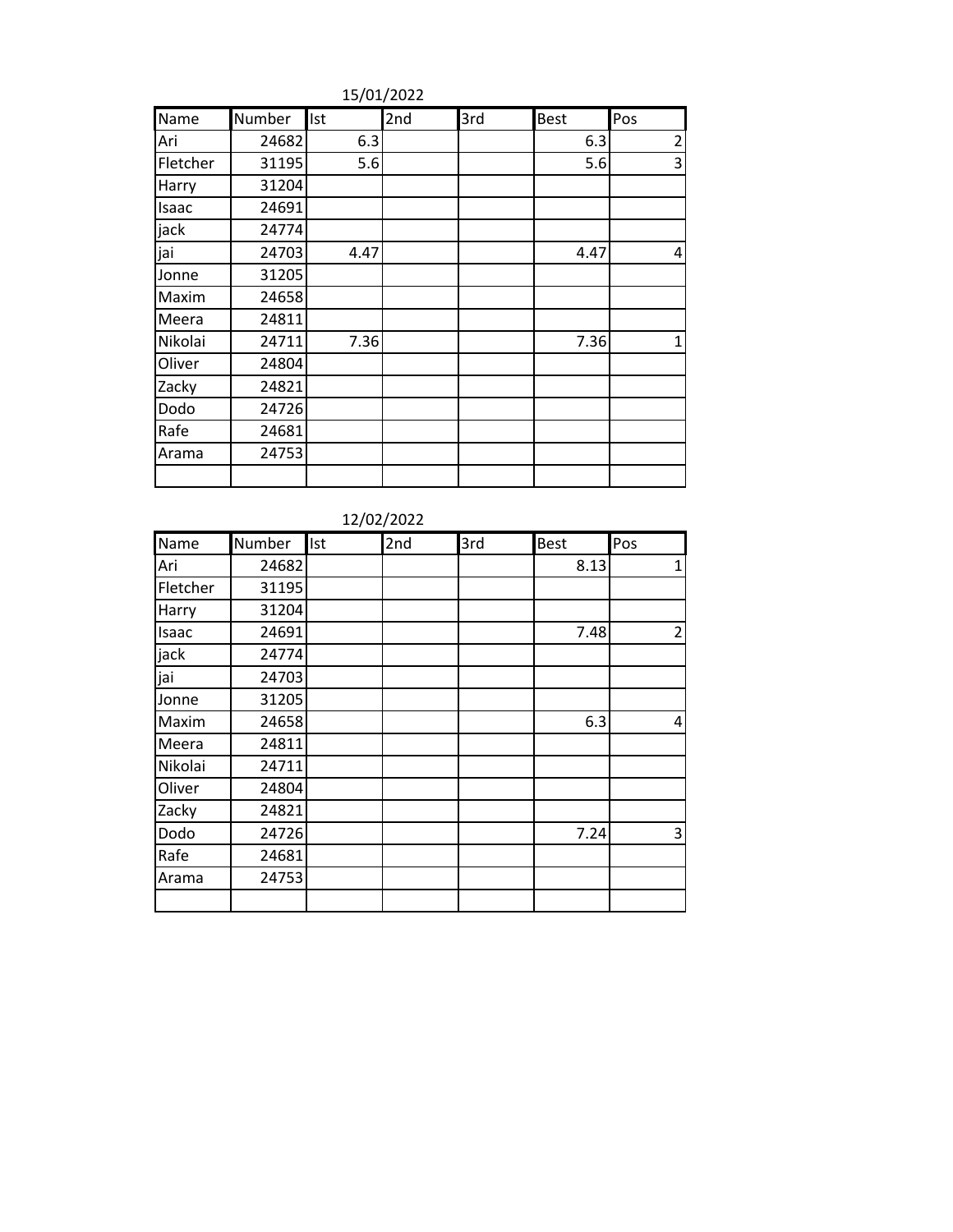| Name     | Number | Ist | 2nd | 3rd | Best | Pos            |
|----------|--------|-----|-----|-----|------|----------------|
| Ari      | 24682  |     |     |     | 3.93 | 7              |
| Fletcher | 31195  |     |     |     |      |                |
| Harry    | 31204  |     |     |     |      |                |
| Isaac    | 24691  |     |     |     |      |                |
| jack     | 24774  |     |     |     |      |                |
| jai      | 24703  |     |     |     |      |                |
| Jonne    | 31205  |     |     |     | 4.98 | 3              |
| Maxim    | 24658  |     |     |     | 5.37 | $\overline{2}$ |
| Meera    | 24811  |     |     |     |      |                |
| Nikolai  | 24711  |     |     |     |      |                |
| Oliver   | 24804  |     |     |     |      |                |
| Zacky    | 24821  |     |     |     |      |                |
| Dodo     | 24726  |     |     |     | 8.32 | 1              |
| Rafe     | 24681  |     |     |     |      |                |
| Arama    | 24753  |     |     |     |      |                |
|          |        |     |     |     |      |                |

19/02/2022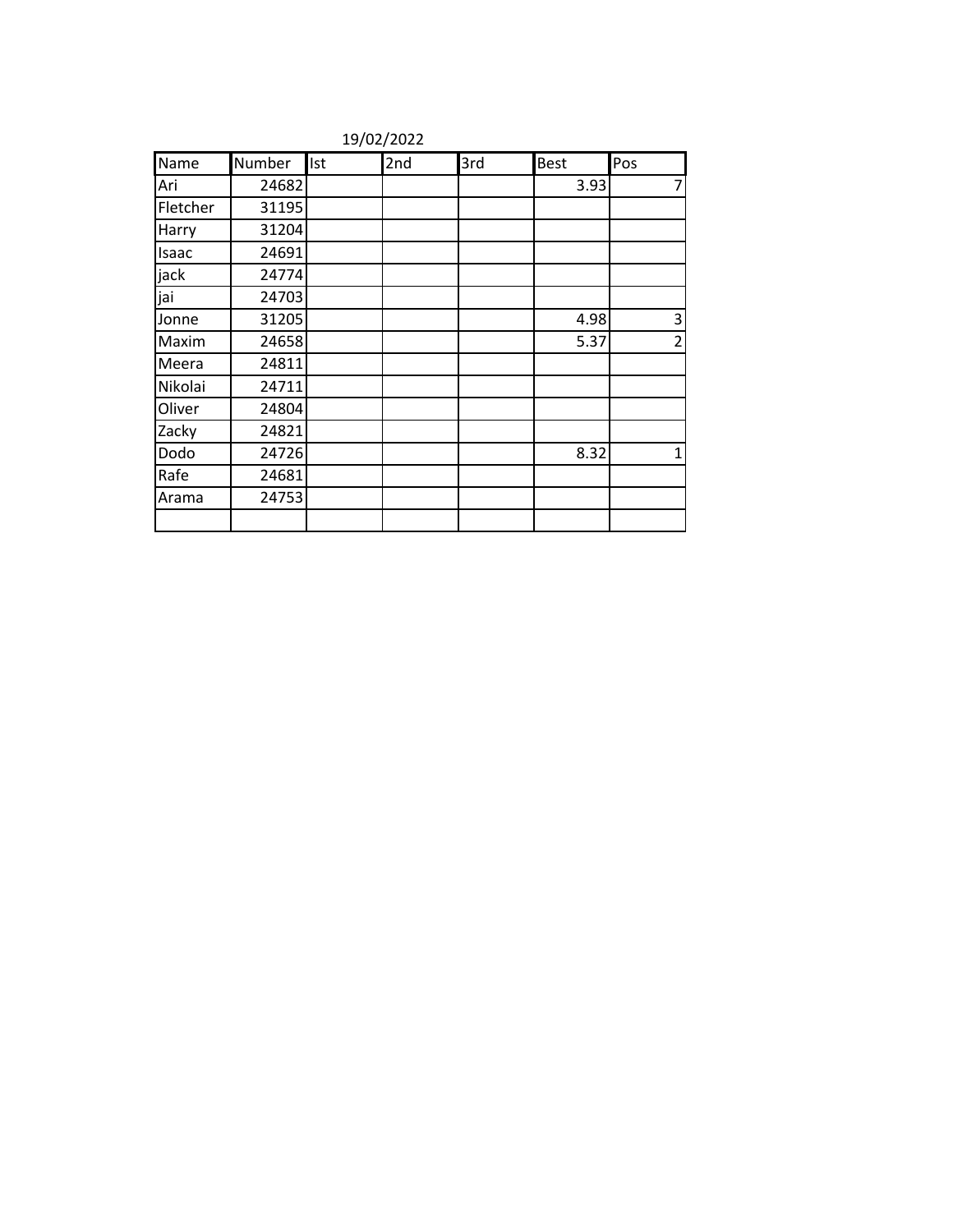## High Jump

|          | 30/10/2021 |    |    |    |    |    |    |  |  |  |
|----------|------------|----|----|----|----|----|----|--|--|--|
| Name     | Number     | 20 | 21 | 22 | 23 | 24 | 25 |  |  |  |
| Ari      | 24682 x    |    | x  | x  | X  |    |    |  |  |  |
| Fletcher | 31195      |    |    |    |    |    |    |  |  |  |
| Harry    | 31204      |    |    |    |    |    |    |  |  |  |
| Isaac    | 24691 x    |    |    |    |    |    |    |  |  |  |
| jack     | 24774 x    |    | X  | X  | x  | Ιx |    |  |  |  |
| jai      | 24703 x    |    | X  | x  | X  |    |    |  |  |  |
| Jonne    | 31205      |    |    |    |    |    |    |  |  |  |
| Maxim    | 24658      |    |    |    |    |    |    |  |  |  |
| Meera    | 24811      |    |    |    |    |    |    |  |  |  |
| Nikolai  | 24711 x    |    | X  | X  |    |    |    |  |  |  |
| Oliver   | 24804      |    |    |    |    |    |    |  |  |  |
| Zacky    | 24821 x    |    | x  | X  |    |    |    |  |  |  |
| Dodo     | 24726      |    |    |    |    |    |    |  |  |  |
| Rafe     | 24681      |    |    |    |    |    |    |  |  |  |
| Arama    | 24753      |    |    |    |    |    |    |  |  |  |
| Sam      |            |    |    |    |    |    |    |  |  |  |

| Name     | Number    | 40 | 45 | 50 | 60 | 65 |
|----------|-----------|----|----|----|----|----|
| Ari      | 24682 x   |    | x  | x  |    |    |
| Fletcher | 31195     |    |    |    |    |    |
| Harry    | 31204     |    |    |    |    |    |
| Isaac    | 24691 x   |    | x  |    |    |    |
| jack     | 24774 xx  |    | x  |    |    |    |
| jai      | 24703 x   |    | x  | x  | x  |    |
| Jonne    | 31205     |    |    |    |    |    |
| Maxim    | $24658$ x |    | x  | x  | x  |    |
| Meera    | 24811     |    |    |    |    |    |
| Nikolai  | 24711     |    |    |    |    |    |
| Oliver   | 24804     |    |    |    |    |    |
| Zacky    | 24821 x   |    | x  | X  | x  |    |
| Dodo     | 24726 x   |    | x  | X  | x  | X  |
| Rafe     | 24681     |    |    |    |    |    |
|          |           |    |    |    |    |    |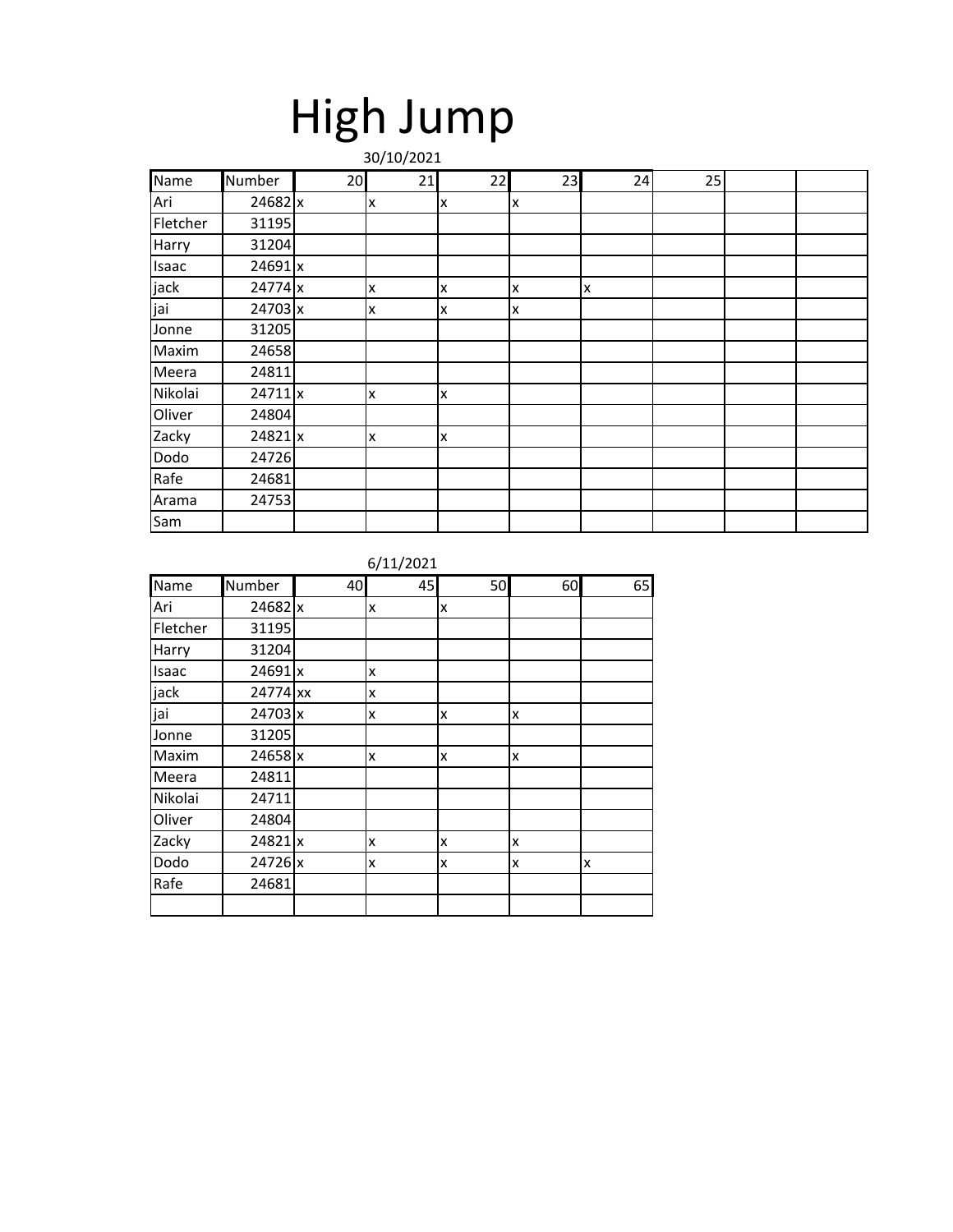| 13/11/2021 |           |    |    |    |    |    |  |  |  |  |  |
|------------|-----------|----|----|----|----|----|--|--|--|--|--|
| Name       | Number    | 45 | 50 | 55 | 60 | 65 |  |  |  |  |  |
| Ari        | 24682 x   |    | x  |    |    |    |  |  |  |  |  |
| Fletcher   | 31195     |    |    |    |    |    |  |  |  |  |  |
| Harry      | 31204     |    |    |    |    |    |  |  |  |  |  |
| Isaac      | 24691x    |    | x  |    |    |    |  |  |  |  |  |
| jack       | $24774$ x |    | x  | X  |    |    |  |  |  |  |  |
| jai        | 24703 x   |    | x  |    |    |    |  |  |  |  |  |
| Jonne      | 31205     |    |    |    |    |    |  |  |  |  |  |
| Maxim      | 24658 x   |    | x  | x  |    |    |  |  |  |  |  |
| Meera      | 24811     |    |    |    |    |    |  |  |  |  |  |
| Nikolai    | 24711x    |    | x  | X  |    |    |  |  |  |  |  |
| Oliver     | 24804 x   |    | x  | X  |    |    |  |  |  |  |  |
| Zacky      | 24821x    |    | x  | X  |    |    |  |  |  |  |  |
| Dodo       | 24726 x   |    | x  | x  |    |    |  |  |  |  |  |
| Rafe       | 24681     |    |    |    |    |    |  |  |  |  |  |
| Arama      | 24753x    |    | x  | X  |    |    |  |  |  |  |  |

|          | 20/11/2021 |    |    |    |    |    |  |  |  |  |
|----------|------------|----|----|----|----|----|--|--|--|--|
| Name     | Number     | 40 | 50 | 55 | 60 | 65 |  |  |  |  |
| Ari      | 24682x     |    | x  |    |    |    |  |  |  |  |
| Fletcher | 31195      |    |    |    |    |    |  |  |  |  |
| Harry    | 31204      |    |    |    |    |    |  |  |  |  |
| Isaac    | 24691 x    |    | x  | x  |    |    |  |  |  |  |
| jack     | 24774 x    |    | X  |    |    |    |  |  |  |  |
| jai      | 24703      |    |    |    |    |    |  |  |  |  |
| Jonne    | 31205      |    |    |    |    |    |  |  |  |  |
| Maxim    | 24658      |    |    |    |    |    |  |  |  |  |
| Meera    | 24811      |    |    |    |    |    |  |  |  |  |
| Nikolai  | 24711      |    |    |    |    |    |  |  |  |  |
| Oliver   | 24804 x    |    | X  | X  | X  |    |  |  |  |  |
| Zacky    | 24821x     |    | X  | X  |    |    |  |  |  |  |
| Dodo     | 24726 x    |    | x  | x  | X  |    |  |  |  |  |
| Rafe     | 24681      |    |    |    |    |    |  |  |  |  |
| Arama    | 24753x     |    | X  | X  | X  |    |  |  |  |  |
| Sam      |            |    |    |    |    |    |  |  |  |  |

|  | 0/11/2021 |  |  |
|--|-----------|--|--|
|  |           |  |  |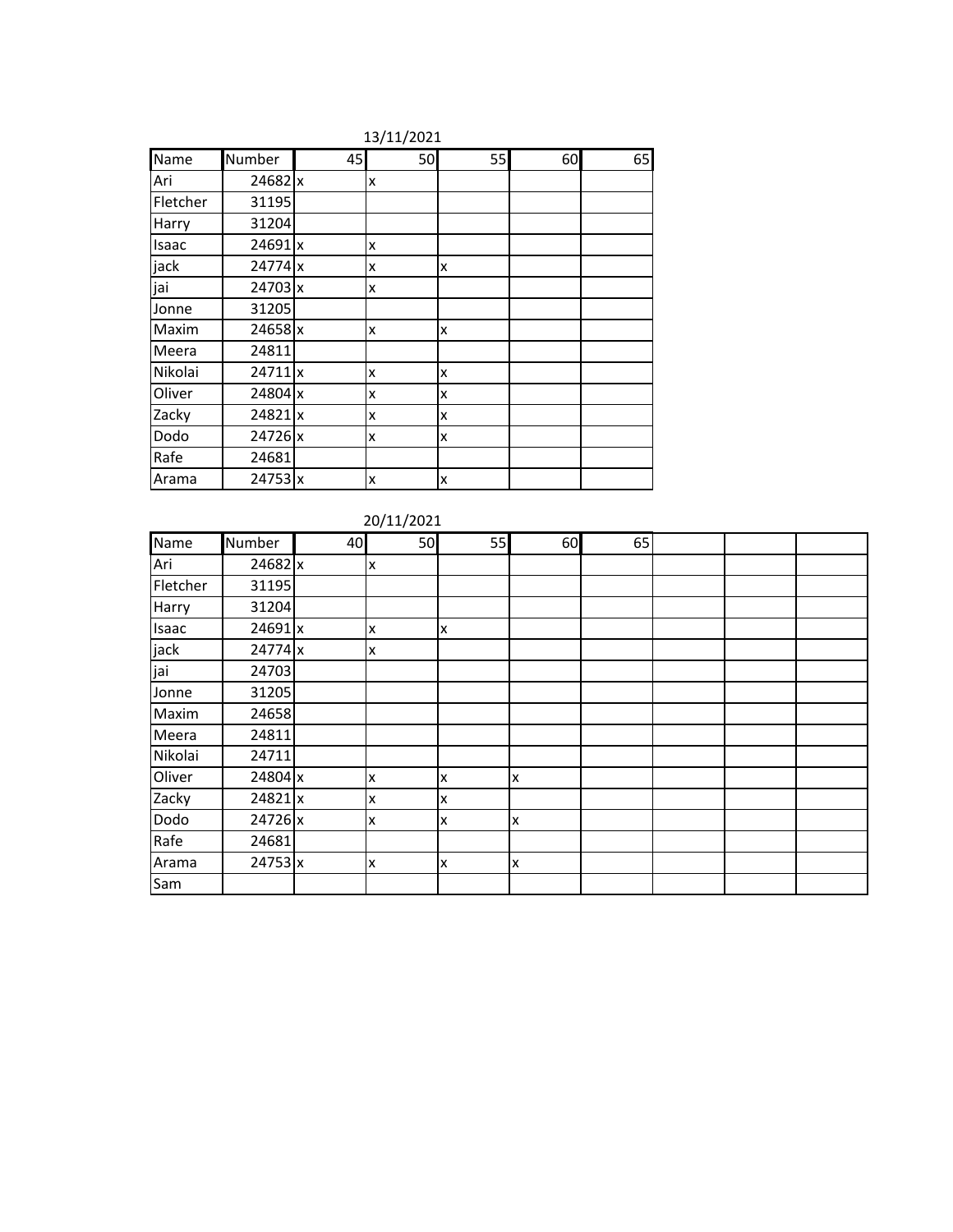| 4/12/2021 |           |    |              |    |    |    |  |  |  |  |
|-----------|-----------|----|--------------|----|----|----|--|--|--|--|
| Name      | Number    | 45 | 50           | 55 | 60 | 65 |  |  |  |  |
| Ari       | 24682 x   |    |              |    |    |    |  |  |  |  |
| Fletcher  | 31195     |    |              |    |    |    |  |  |  |  |
| Harry     | 31204     |    |              |    |    |    |  |  |  |  |
| Isaac     | 24691 x   |    | $\mathsf{x}$ | X  |    |    |  |  |  |  |
| jack      | 24774 x   |    | x            | x  |    |    |  |  |  |  |
| jai       | 24703 x   |    | x            | x  |    |    |  |  |  |  |
| Jonne     | 31205     |    |              |    |    |    |  |  |  |  |
| Maxim     | $24658$ x |    | $\mathsf{x}$ | x  |    |    |  |  |  |  |
| Meera     | 24811     |    |              |    |    |    |  |  |  |  |
| Nikolai   | 24711     |    |              |    |    |    |  |  |  |  |
| Oliver    | 24804 x   |    | x            | x  | x  |    |  |  |  |  |
| Zacky     | 24821 x   |    | X            | x  |    |    |  |  |  |  |
| Dodo      | 24726 x   |    | $\mathsf{x}$ | X  |    |    |  |  |  |  |
| Rafe      | 24681     |    |              |    |    |    |  |  |  |  |
| Arama     | 24753     |    |              |    |    |    |  |  |  |  |

| Name        | Number  | 45 | 50 | 55 | 60 | 65 | 70 | 75 | 80 |
|-------------|---------|----|----|----|----|----|----|----|----|
| Ari         | 24682 x |    |    |    |    |    |    |    |    |
| Fletcher    | 31195   |    |    |    |    |    |    |    |    |
| Harry       | 31204   |    |    |    |    |    |    |    |    |
| Isaac       | 24691 x |    | X  |    |    |    |    |    |    |
|             | 24774   |    |    |    |    |    |    |    |    |
| jack<br>jai | 24703   |    |    |    |    |    |    |    |    |
| Jonne       | 31205 x |    | X  | Ιx | X  | x  | X  | x  |    |
| Maxim       | 24658   |    |    |    |    |    |    |    |    |
| Meera       | 24811   |    |    |    |    |    |    |    |    |
| Nikolai     | 24711 x |    | X  | X  | X  | X  |    |    |    |
| Oliver      | 24804 x |    |    |    |    |    |    |    |    |
| Zacky       | 24821 x |    | X  | X  | Χ  |    |    |    |    |
| Dodo        | 24726 x |    | X  | x  | x  | Χ  |    |    |    |
| Rafe        | 24681   |    |    |    |    |    |    |    |    |
| Arama       | 24753   |    |    |    |    |    |    |    |    |
| Sam         |         | x  |    |    |    |    |    |    |    |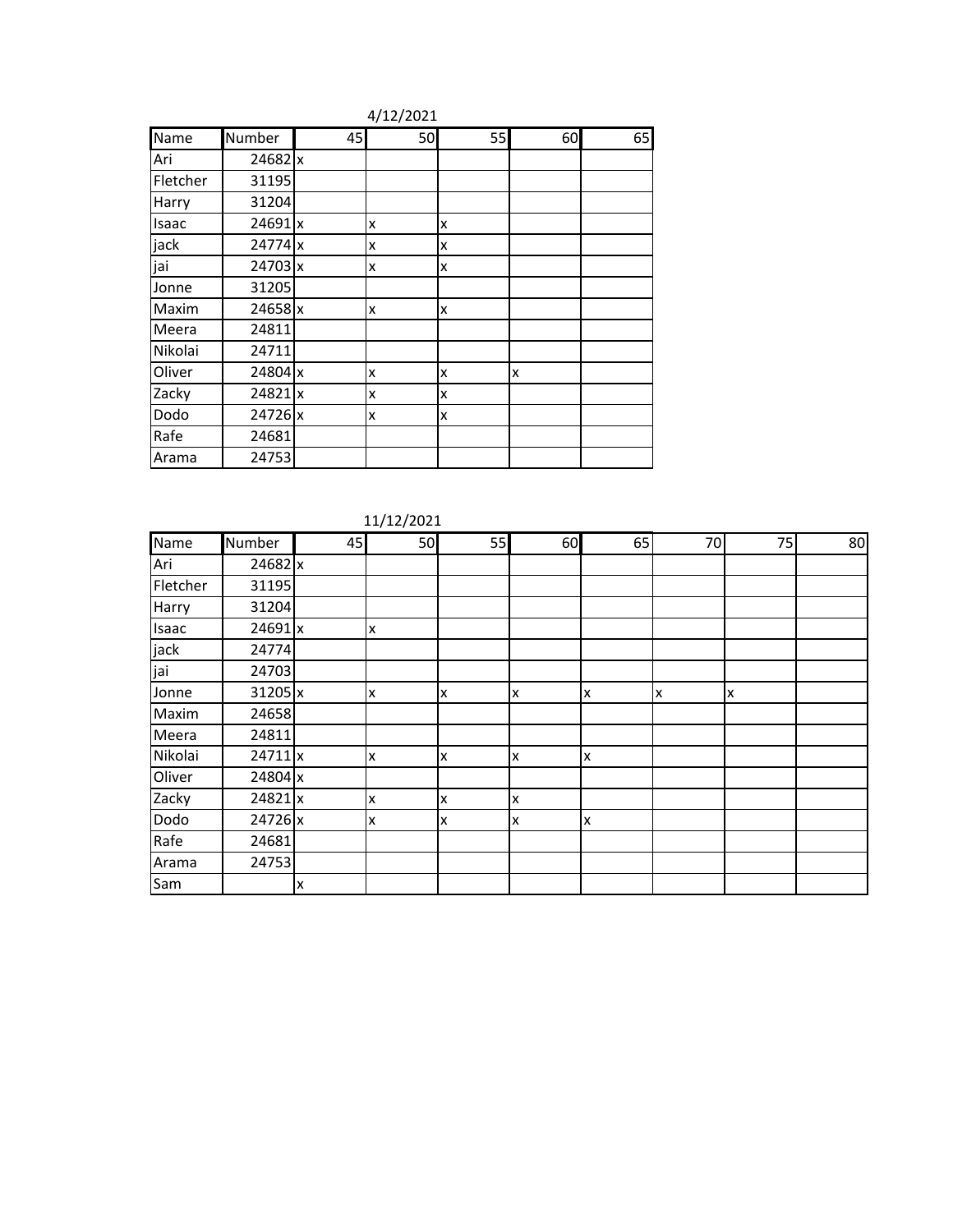|          |         |    | $\mathbf{r}$ |    |    |    |    |    |    |
|----------|---------|----|--------------|----|----|----|----|----|----|
| Name     | Number  | 40 | 45           | 50 | 55 | 60 | 65 | 70 | 75 |
| Ari      | 24682 x |    | x            | X  |    |    |    |    |    |
| Fletcher | 31195 x |    | IX.          | X  |    |    |    |    |    |
| Harry    | 31204   |    |              |    |    |    |    |    |    |
| Isaac    | 24691 x |    | x            | X  | X  | x  |    |    |    |
| jack     | 24774   |    |              |    |    |    |    |    |    |
| jai      | 24703   |    |              |    |    |    |    |    |    |
| Jonne    | 31205   |    |              |    |    |    |    |    |    |
| Maxim    | 24658 x |    | X            | X  | X  |    |    |    |    |
| Meera    | 24811   |    |              |    |    |    |    |    |    |
| Nikolai  | 24711   |    |              |    |    |    |    |    |    |
| Oliver   | 24804   |    |              |    |    |    |    |    |    |
| Zacky    | 24821   |    |              |    |    |    |    |    |    |
| Dodo     | 24726 x |    | X            | X  | X  | X  | X  | X  |    |
| Rafe     | 24681 x |    | x            |    |    |    |    |    |    |
| Arama    | 24753   |    |              |    |    |    |    |    |    |
| Sam      |         |    |              |    |    |    |    |    |    |

#### 12/02/2022

#### 19/02/2022

| Name     | Number | 20   | 21 | 22 | 23 | 24 | 25 |  |
|----------|--------|------|----|----|----|----|----|--|
| Ari      | 24682  |      |    |    |    |    |    |  |
| Fletcher | 31195  |      |    |    |    |    |    |  |
| Harry    | 31204  |      |    |    |    |    |    |  |
| Isaac    | 24691  |      |    |    |    |    |    |  |
| jack     | 24774  |      |    |    |    |    |    |  |
| jai      | 24703  |      |    |    |    |    |    |  |
| Jonne    | 31205  | 1.85 |    |    |    |    |    |  |
| Maxim    | 24658  | 3.6  |    |    |    |    |    |  |
| Meera    | 24811  |      |    |    |    |    |    |  |
| Nikolai  | 24711  |      |    |    |    |    |    |  |
| Oliver   | 24804  |      |    |    |    |    |    |  |
| Zacky    | 24821  |      |    |    |    |    |    |  |
| Dodo     | 24726  | 2.65 |    |    |    |    |    |  |
| Rafe     | 24681  |      |    |    |    |    |    |  |
| Arama    | 24753  |      |    |    |    |    |    |  |
| Sam      |        |      |    |    |    |    |    |  |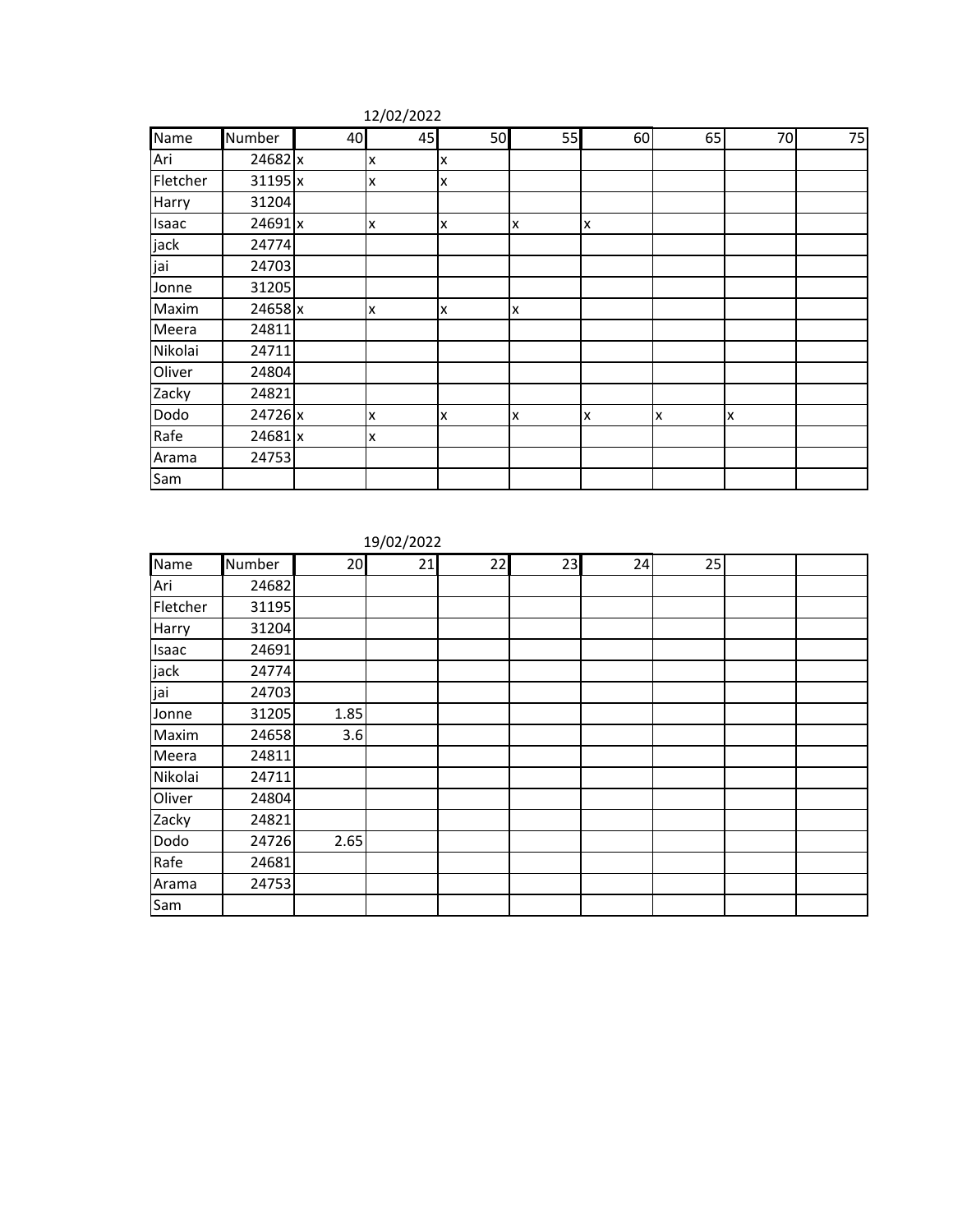# long jump

|          | 30/10/2021 |      |      |      |      |                |  |  |  |
|----------|------------|------|------|------|------|----------------|--|--|--|
| Name     | Number     | Ist  | 2nd  | 3rd  | Best | Pos            |  |  |  |
| Ari      | 24682      | 1.18 | 1.9  | 1.41 | 1.9  | 3              |  |  |  |
| Fletcher | 31195      |      |      |      |      |                |  |  |  |
| Harry    | 31204      |      |      |      |      |                |  |  |  |
| Isaac    | 24691      | 1.16 | 1.21 | 1.53 | 1.53 | 7              |  |  |  |
| jack     | 24774      | 1.02 | 0.99 | 1.69 | 1.69 | 5              |  |  |  |
| jai      | 24703      | 1.83 | 1.81 | 1.97 | 1.97 | $\overline{2}$ |  |  |  |
| Jonne    | 31205      |      |      |      |      |                |  |  |  |
| Maxim    | 24658      |      |      |      |      |                |  |  |  |
| Meera    | 24811      |      |      |      |      |                |  |  |  |
| Nikolai  | 24711      | 1.68 | 1.66 | 1.68 | 1.68 | 6              |  |  |  |
| Oliver   | 24804      |      |      |      |      |                |  |  |  |
| Zacky    | 24821      | 1.89 | 1.76 | 1.43 | 1.89 | 4              |  |  |  |
| Dodo     | 24726      |      |      |      |      |                |  |  |  |
| Rafe     | 24681      |      |      |      |      |                |  |  |  |
| Sam      |            |      |      |      |      |                |  |  |  |
| Arama    | 24753      |      |      |      |      |                |  |  |  |

| Name     | Number | Ist  | 2nd  | 3rd  | <b>Best</b> | Pos            |
|----------|--------|------|------|------|-------------|----------------|
| Ari      | 24682  | 1.6  | 1.38 | 0    | 1.6         | 5              |
| Fletcher | 31195  |      |      |      |             |                |
| Harry    | 31204  |      |      |      |             |                |
| Isaac    | 24691  | 1.43 | 1.22 | 1.61 | 1.61        | 4              |
| jack     | 24774  | 1.44 | 1.56 | 1.57 | 1.57        | 6              |
| jai      | 24703  | 1.48 | 1.25 | 1.05 | 1.48        | $\overline{7}$ |
| Jonne    | 31205  |      |      |      |             |                |
| Maxim    | 24658  | 1.56 | 1.72 | 1.9  | 1.9         | 3              |
| Meera    | 24811  |      |      |      |             |                |
| Nikolai  | 24711  |      |      |      |             |                |
| Oliver   | 24804  |      |      |      |             |                |
| Zacky    | 24821  | 2.09 | 2.23 | 1.69 | 2.23        | $\overline{2}$ |
| Dodo     | 24726  | 1.84 | 2.04 | 2.26 | 2.26        | 1              |
| Rafe     | 24681  |      |      |      |             |                |
|          |        |      |      |      |             |                |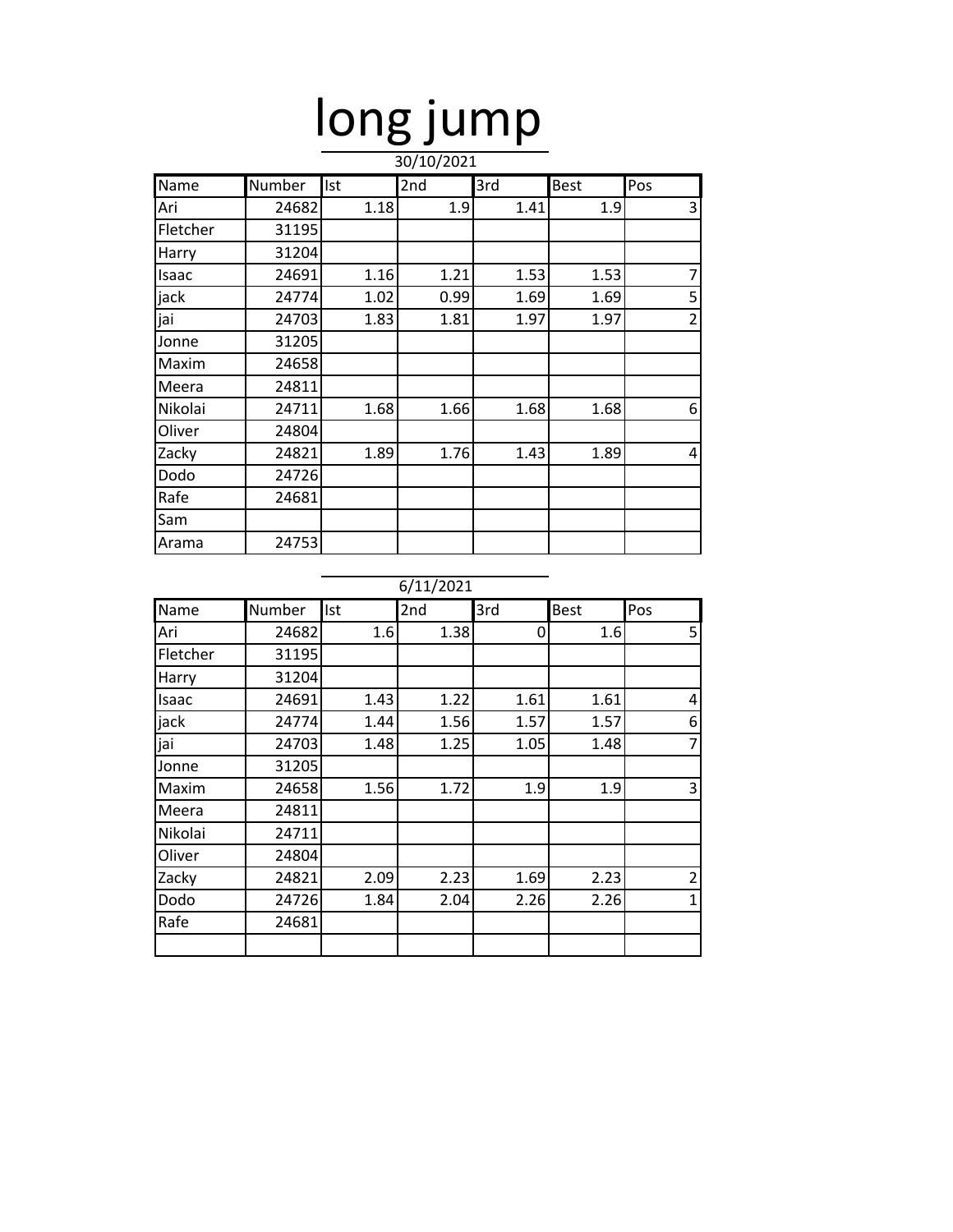|          | 13/11/2021 |      |      |      |             |                |  |  |  |  |
|----------|------------|------|------|------|-------------|----------------|--|--|--|--|
| Name     | Number     | Ist  | 2nd  | 3rd  | <b>Best</b> | Pos            |  |  |  |  |
| Ari      | 24682      | 1.2  | 1.71 | 1.36 | 1.71        | 8              |  |  |  |  |
| Fletcher | 31195      |      |      |      |             |                |  |  |  |  |
| Harry    | 31204      |      |      |      |             |                |  |  |  |  |
| Isaac    | 24691      | 1.3  | 1.68 | 1.77 | 1.77        | 6              |  |  |  |  |
| jack     | 24774      | 1.72 | 1.4  | 1.55 | 1.72        | $\overline{7}$ |  |  |  |  |
| jai      | 24703      | 1.42 | 1.45 | 1.2  | 1.45        | 10             |  |  |  |  |
| Jonne    | 31205      |      |      |      |             |                |  |  |  |  |
| Maxim    | 24658      | 1.51 | 1.85 | 1.96 | 1.96        | 4              |  |  |  |  |
| Meera    | 24811      |      |      |      |             |                |  |  |  |  |
| Nikolai  | 24711      | 1.78 | 1.42 | 1.84 | 1.84        | 5              |  |  |  |  |
| Oliver   | 24804      | 2.37 | 1.2  | 1.56 | 2.37        | $\mathbf{1}$   |  |  |  |  |
| Zacky    | 24821      | 2.17 | 1.95 | 2.17 | 2.17        | 3              |  |  |  |  |
| Dodo     | 24726      | 2.06 | 2.24 | 2.13 | 2.24        | $\overline{2}$ |  |  |  |  |
| Rafe     | 24681      |      |      |      |             |                |  |  |  |  |
| Sam      |            |      |      |      |             |                |  |  |  |  |
| Arama    | 24753      | 1.32 | 1.25 | 1.55 | 1.55        | 9              |  |  |  |  |

|          | ZU/ 11/ ZUZ 1 |                |      |                |                |                |  |  |  |
|----------|---------------|----------------|------|----------------|----------------|----------------|--|--|--|
| Name     | Number        | Ist            | 2nd  | 3rd            | <b>Best</b>    | Pos            |  |  |  |
| Ari      | 24682         | 1.19           | 1.19 | 1.32           | 1.49           | 5              |  |  |  |
| Fletcher | 31195         |                |      |                |                |                |  |  |  |
| Harry    | 31204         |                |      |                |                |                |  |  |  |
| Isaac    | 24691         | 1.19           | 1.2  | 1.3            | 1.3            | 6              |  |  |  |
| jack     | 24774         | 1.54           | 1.82 | 1.85           | 1.85           | 4              |  |  |  |
| jai      | 24703         |                |      |                |                |                |  |  |  |
| Jonne    | 31205         |                |      |                |                |                |  |  |  |
| Maxim    | 24658         |                |      |                |                |                |  |  |  |
| Meera    | 24811         |                |      |                |                |                |  |  |  |
| Nikolai  | 24711         |                |      |                |                |                |  |  |  |
| Oliver   | 24804         | $\overline{2}$ | 1.64 | $\overline{2}$ | $\overline{2}$ | $\overline{c}$ |  |  |  |
| Zacky    | 24821         | 1.87           | 1.97 | 1.81           | 1.97           | 3              |  |  |  |
| Dodo     | 24726         | 2.18           | 2.06 | 1.86           | 2.18           | $\mathbf{1}$   |  |  |  |
| Rafe     | 24681         |                |      |                |                |                |  |  |  |
| Sam      |               |                |      |                |                |                |  |  |  |
| Arama    | 24753         | 1.28           | 1.23 | 1.2            | 1.28           | $\overline{7}$ |  |  |  |
|          |               |                |      |                |                |                |  |  |  |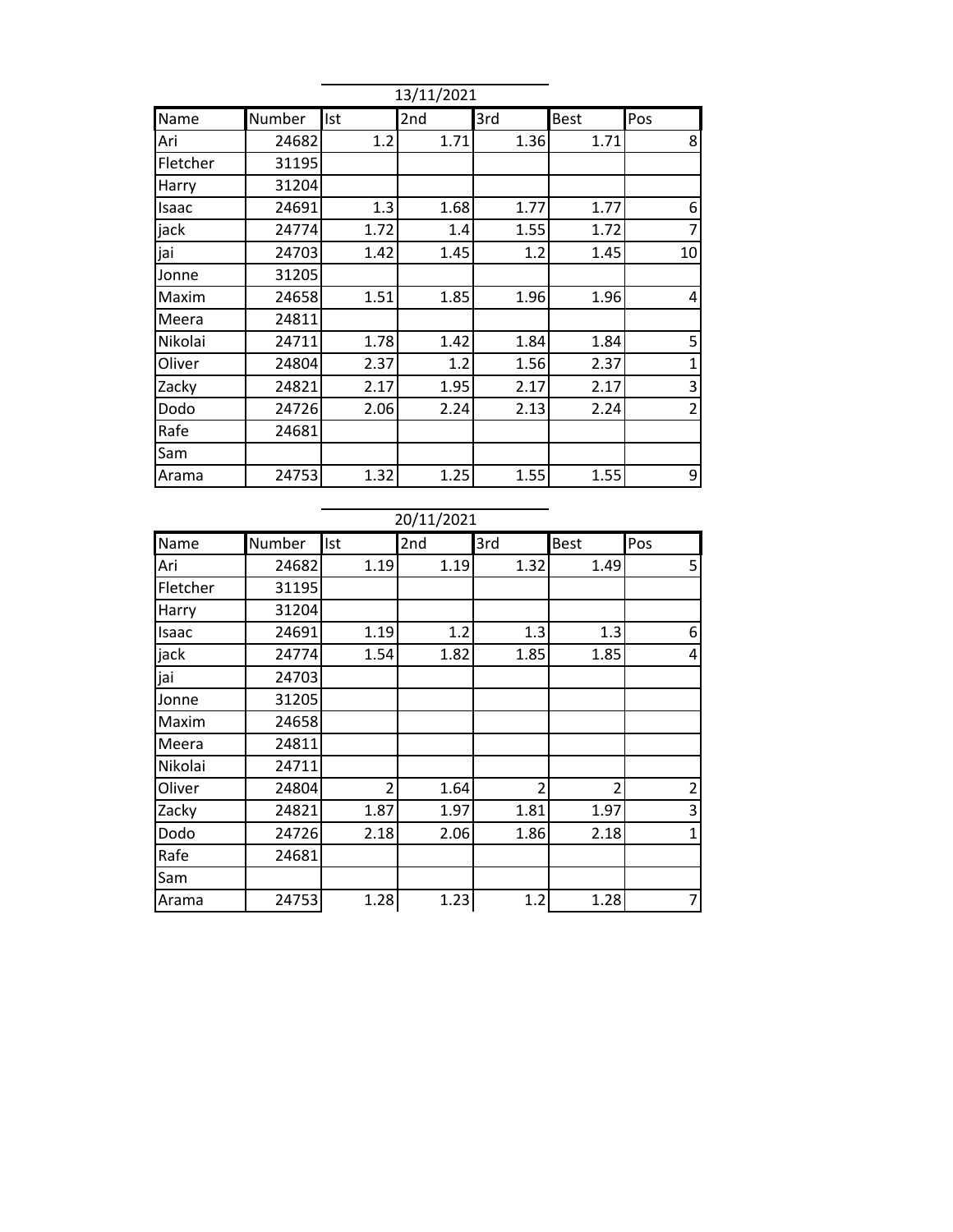| Name     | Number | Ist  | 2nd  | 3rd  | <b>Best</b> | Pos            |
|----------|--------|------|------|------|-------------|----------------|
| Ari      | 24682  | 1.89 | 1.51 | 1.79 | 1.89        | 5              |
| Fletcher | 31195  |      |      |      |             |                |
| Harry    | 31204  |      |      |      |             |                |
| Isaac    | 24691  | 1.56 | 1.56 | 1.67 | 1.67        | $\overline{7}$ |
| jack     | 24774  | 1.3  | 1.2  | 1.75 | 1.75        | 6              |
| jai      | 24703  | 1.14 | 1.25 | 1.07 | 1.25        | 8              |
| Jonne    | 31205  |      |      |      |             |                |
| Maxim    | 24658  | 2.04 | 1.74 | 1.92 | 2.04        | 3              |
| Meera    | 24811  |      |      |      |             |                |
| Nikolai  | 24711  |      |      |      |             |                |
| Oliver   | 24804  | 2.06 | 1.75 | 2.13 | 2.13        | $\mathbf{1}$   |
| Zacky    | 24821  | 2.1  | 1.81 | 1.87 | 2.1         | $\overline{2}$ |
| Dodo     | 24726  | 1.85 | 1.95 | 1.91 | 1.95        | 4              |
| Rafe     | 24681  |      |      |      |             |                |
|          |        |      |      |      |             |                |

4/12/2021

### 11/12/2021

| Name     | Number | Ist            | 2nd  | 3rd  | <b>Best</b> | Pos            |
|----------|--------|----------------|------|------|-------------|----------------|
| Ari      | 24682  | $\overline{2}$ | 1.82 | 1.84 | 2.17        | 5              |
| Fletcher | 31195  |                |      |      |             |                |
| Harry    | 31204  |                |      |      |             |                |
| Isaac    | 24691  | 1.73           | 1.84 | 1.56 | 1.85        | 7              |
| jack     | 24774  |                |      |      |             |                |
| jai      | 24703  |                |      |      |             |                |
| Jonne    | 31205  |                |      |      |             |                |
| Maxim    | 24658  | 1.67           | 2.17 | 1.84 | 2.17        | 5              |
| Meera    | 24811  |                |      |      |             |                |
| Nikolai  | 24711  | 1.34           | 1.8  | 1.7  | 0.18        | 8              |
| Oliver   | 24804  | 1.74           | 1.37 | 2.95 | 2.95        | $\overline{2}$ |
| Zacky    | 24821  | 2.03           | 254  | 2.72 | 2.72        | 3              |
| Dodo     | 24726  | $\overline{2}$ | 2.17 | 2.31 | 2.31        | 4              |
| Rafe     | 24681  |                |      |      |             |                |
| Sam      |        | 1.68           | 1.56 | 1.56 | 1.68        | 9              |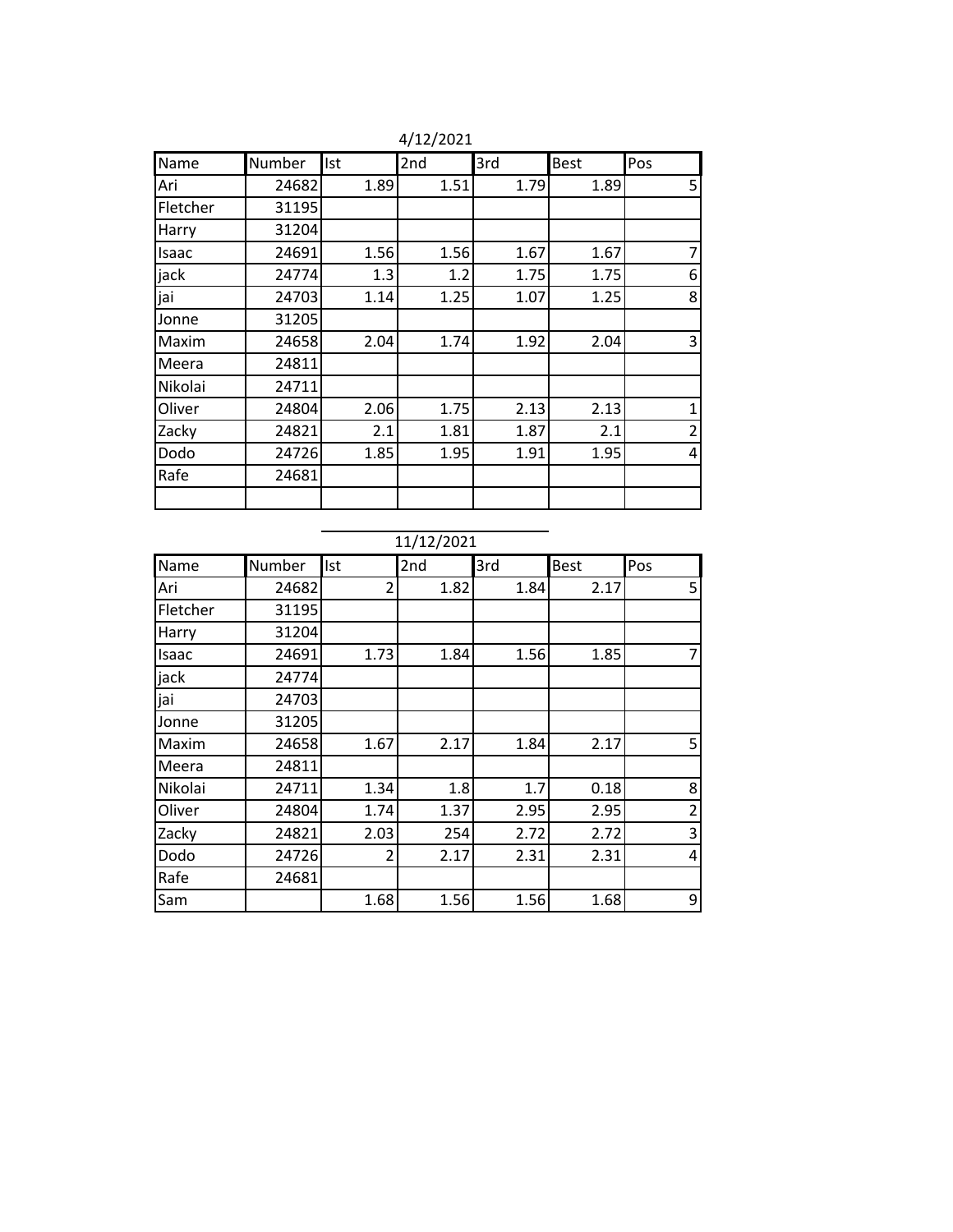| Name     | Number | Ist  | 2nd  | 3rd  | <b>Best</b> | Pos            |
|----------|--------|------|------|------|-------------|----------------|
| Ari      | 24682  | 1.87 | 1.97 | 2.13 | 2.13        | $\mathbf{1}$   |
| Fletcher | 31195  | 1.76 | 1.74 | 1.63 | 1.76        | 3              |
| Harry    | 31204  |      |      |      |             |                |
| Isaac    | 24691  |      |      |      |             |                |
| jack     | 24774  |      |      |      |             |                |
| jai      | 24703  | 1    | 1.51 | 1.51 | 1.51        | 4              |
| Jonne    | 31205  |      |      |      |             |                |
| Maxim    | 24658  |      |      |      |             |                |
| Meera    | 24811  |      |      |      |             |                |
| Nikolai  | 24711  | 1.99 | 1.96 | 1.9  | 1.99        | $\overline{2}$ |
| Oliver   | 24804  |      |      |      |             |                |
| Zacky    | 24821  |      |      |      |             |                |
| Dodo     | 24726  |      |      |      |             |                |
| Rafe     | 24681  |      |      |      |             |                |
|          |        |      |      |      |             |                |

15/01/2022

|          |        | $J\cup L\cup L\cup L$ |      |      |             |                |  |  |  |  |
|----------|--------|-----------------------|------|------|-------------|----------------|--|--|--|--|
| Name     | Number | Ist                   | 2nd  | 3rd  | <b>Best</b> | Pos            |  |  |  |  |
| Ari      | 24682  | 2.1                   | 2.1  | 2.03 | 2.1         | 3              |  |  |  |  |
| Fletcher | 31195  |                       |      |      |             |                |  |  |  |  |
| Harry    | 31204  |                       |      |      |             |                |  |  |  |  |
| Isaac    | 24691  | 1.08                  | 1.28 | 1.39 | 1.8         | $\overline{a}$ |  |  |  |  |
| jack     | 24774  |                       |      |      |             |                |  |  |  |  |
| jai      | 24703  | 1.05                  | 1.1  | 1.2  | 1.2         | 6              |  |  |  |  |
| Jonne    | 31205  | 2.65                  | 2.56 | 2.66 | 2.66        | $\mathbf{1}$   |  |  |  |  |
| Maxim    | 24658  |                       |      |      |             |                |  |  |  |  |
| Meera    | 24811  |                       |      |      |             |                |  |  |  |  |
| Nikolai  | 24711  |                       |      |      |             |                |  |  |  |  |
| Oliver   | 24804  |                       |      |      |             |                |  |  |  |  |
| Zacky    | 24821  |                       |      |      |             |                |  |  |  |  |
| Dodo     | 24726  | 2.32                  | 1.18 | 2.11 | 2.32        | $\overline{2}$ |  |  |  |  |
| Rafe     | 24681  | 1.4                   | 1.79 | 1.24 | 1.79        | 5              |  |  |  |  |
|          |        |                       |      |      |             |                |  |  |  |  |

#### 5/02/2022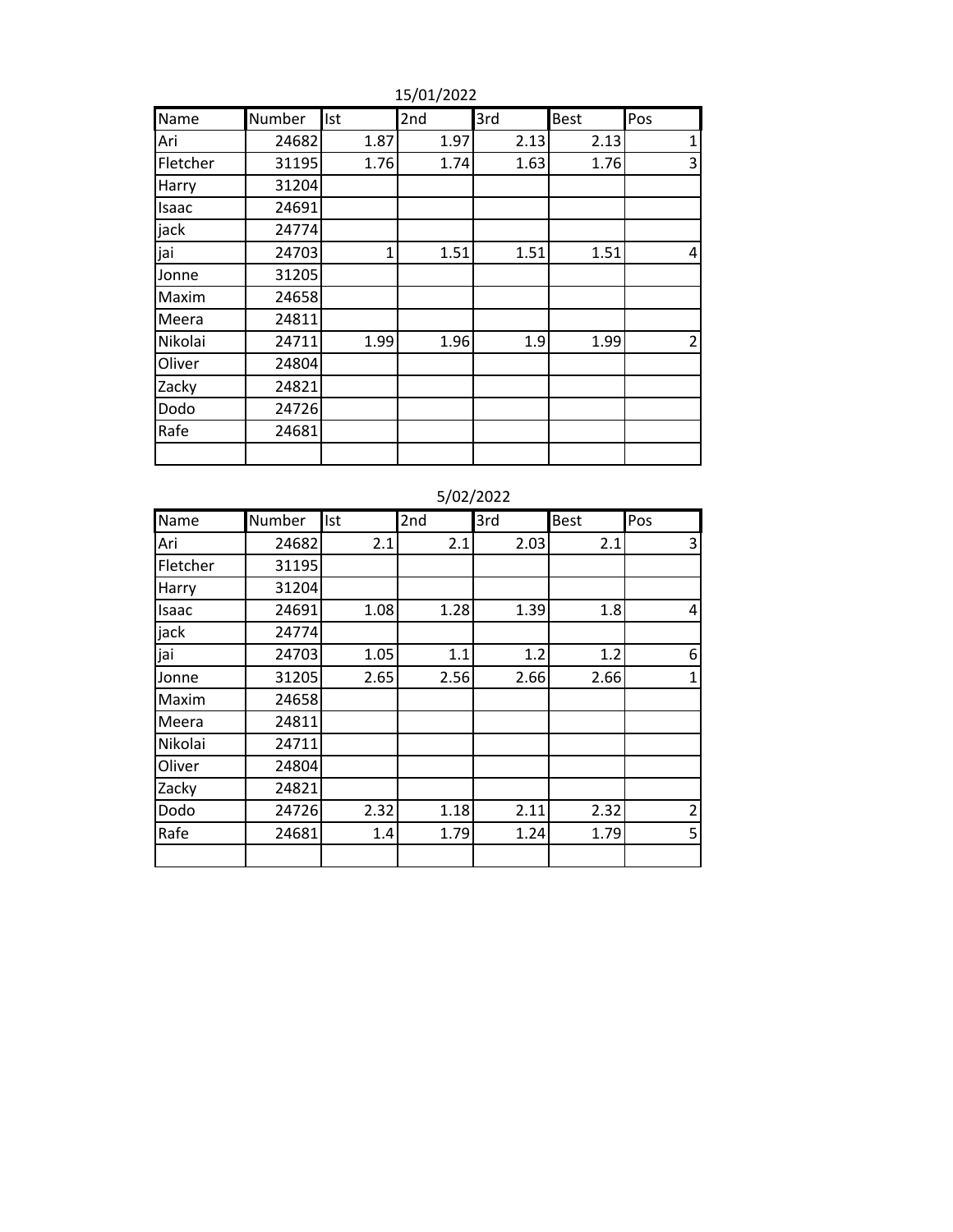|          |        |      | 12/02/2022 |      |             |                |
|----------|--------|------|------------|------|-------------|----------------|
| Name     | Number | Ist  | 2nd        | 3rd  | <b>Best</b> | Pos            |
| Ari      | 24682  | 1.75 | 2.12       | 2.12 | 2.12        | $\overline{2}$ |
| Fletcher | 31195  |      |            |      |             |                |
| Harry    | 31204  |      |            |      |             |                |
| Isaac    | 24691  | 1.53 | 1.06       | 1.56 | 1.56        | 4              |
| jack     | 24774  |      |            |      |             |                |
| jai      | 24703  |      |            |      |             |                |
| Jonne    | 31205  |      |            |      |             |                |
| Maxim    | 24658  | 1.62 | 1.96       | 1.96 | 1.96        | 3              |
| Meera    | 24811  |      |            |      |             |                |
| Nikolai  | 24711  |      |            |      |             |                |
| Oliver   | 24804  |      |            |      |             |                |
| Zacky    | 24821  |      |            |      |             |                |
| Dodo     | 24726  | 2.07 | 2.15       | 2.24 | 2.24        | $\mathbf 1$    |
| Rafe     | 24681  | 1.52 | 1.5        | 1.23 | 1.52        | 5              |
| Sam      |        |      |            |      |             |                |
| Arama    | 24753  |      |            |      |             |                |
|          |        |      |            |      |             |                |
|          |        |      | 19/02/2022 |      |             |                |
| Name     | Number | Ist  | 2nd        | 3rd  | <b>Best</b> | Pos            |
| Ari      | 24682  |      |            |      |             |                |
| Fletcher | 31195  |      |            |      |             |                |
| Harry    | 31204  |      |            |      |             |                |
| Isaac    | 24691  |      |            |      |             |                |
| jack     | 24774  |      |            |      |             |                |
| jai      | 24703  |      |            |      |             |                |
| Jonne    | 31205  | 2.65 | 2.72       | 2.34 | 2.72        | $\mathbf{1}$   |
| Maxim    | 24658  | 2.32 | 2.14       | 2.12 | 2.32        | $\overline{3}$ |
| Meera    | 24811  |      |            |      |             |                |
| Nikolai  | 24711  |      |            |      |             |                |
| Oliver   | 24804  |      |            |      |             |                |
| Zacky    | 24821  |      |            |      |             |                |
| Dodo     | 24726  | 2.05 | 2.32       | 2.4  | 2.4         | 2 <sup>1</sup> |

Rafe 24681

Arama 24753

Sam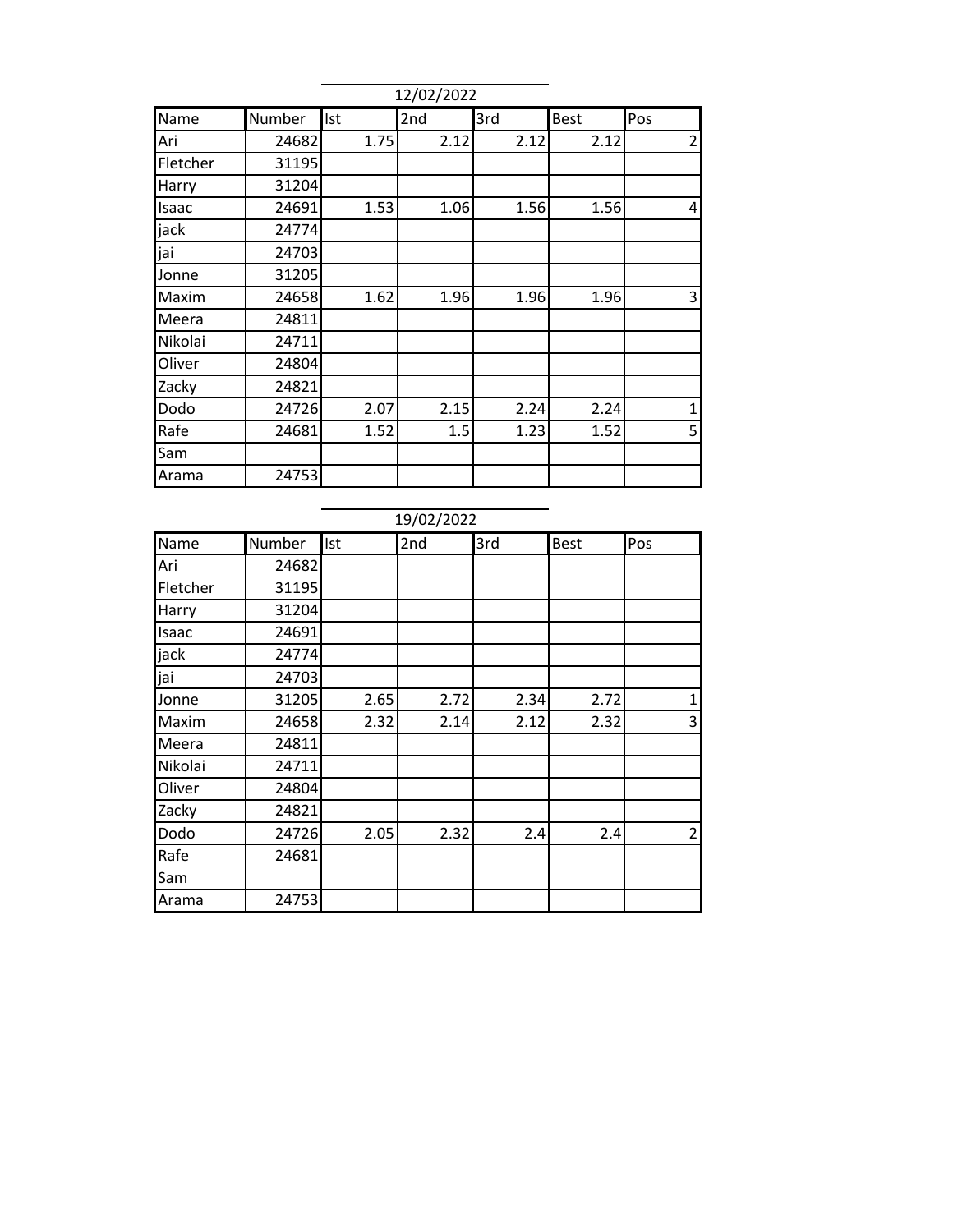# Shotput

|          | 30/10/2021 |     |     |      |             |                           |  |  |  |  |  |
|----------|------------|-----|-----|------|-------------|---------------------------|--|--|--|--|--|
| Name     | Number     | Ist | 2nd | 3rd  | <b>Best</b> | Pos                       |  |  |  |  |  |
| Ari      | 24682      |     |     | 2.89 | 2.89        | 3                         |  |  |  |  |  |
| Fletcher | 31195      |     |     |      |             |                           |  |  |  |  |  |
| Harry    | 31204      |     |     |      |             |                           |  |  |  |  |  |
| Isaac    | 24691      |     |     | 3.16 | 3.16        | $\overline{2}$            |  |  |  |  |  |
| jack     | 24774      |     |     | 2.89 | 2.89        | $\ensuremath{\mathsf{3}}$ |  |  |  |  |  |
| jai      | 24703      |     |     | 2.25 | 2.25        | 6                         |  |  |  |  |  |
| Jonne    | 31205      |     |     |      |             |                           |  |  |  |  |  |
| Maxim    | 24658      |     |     |      |             |                           |  |  |  |  |  |
| Meera    | 24811      |     |     |      |             |                           |  |  |  |  |  |
| Nikolai  | 24711      |     |     | 2.69 | 2.69        | 5                         |  |  |  |  |  |
| Oliver   | 24804      |     |     |      |             |                           |  |  |  |  |  |
| Zacky    | 24821      |     |     | 3.3  | 3.3         | $\mathbf 1$               |  |  |  |  |  |
| Dodo     | 24726      |     |     | 2.18 | 2.18        | $\overline{7}$            |  |  |  |  |  |
| Rafe     | 24681      |     |     |      |             |                           |  |  |  |  |  |
| Aeana    | 24753      |     |     |      |             |                           |  |  |  |  |  |
| Sam      |            |     |     |      |             |                           |  |  |  |  |  |
| Arama    | 2.753      |     |     |      |             |                           |  |  |  |  |  |

6/11/2021

| Name     | Number | Ist | 2nd | 3rd | <b>Best</b> | Pos            |
|----------|--------|-----|-----|-----|-------------|----------------|
| Ari      | 24682  |     |     |     | 3.46        | $\mathbf{1}$   |
| Fletcher | 31195  |     |     |     |             |                |
| Harry    | 31204  |     |     |     |             |                |
| Isaac    | 24691  |     |     |     | 2.85        | 5              |
| jack     | 24774  |     |     |     | 3.3         | 3              |
| jai      | 24703  |     |     |     | 2.5         | $\overline{7}$ |
| Jonne    | 31205  |     |     |     |             |                |
| Maxim    | 24658  |     |     |     | 3.12        | $\overline{a}$ |
| Meera    | 24811  |     |     |     |             |                |
| Nikolai  | 24711  |     |     |     |             |                |
| Oliver   | 24804  |     |     |     |             |                |
| Zacky    | 24821  |     |     |     | 3.38        | $\overline{2}$ |
| Dodo     | 24726  |     |     |     | 2.69        | 6              |
| Rafe     | 24681  |     |     |     |             |                |
|          |        |     |     |     |             |                |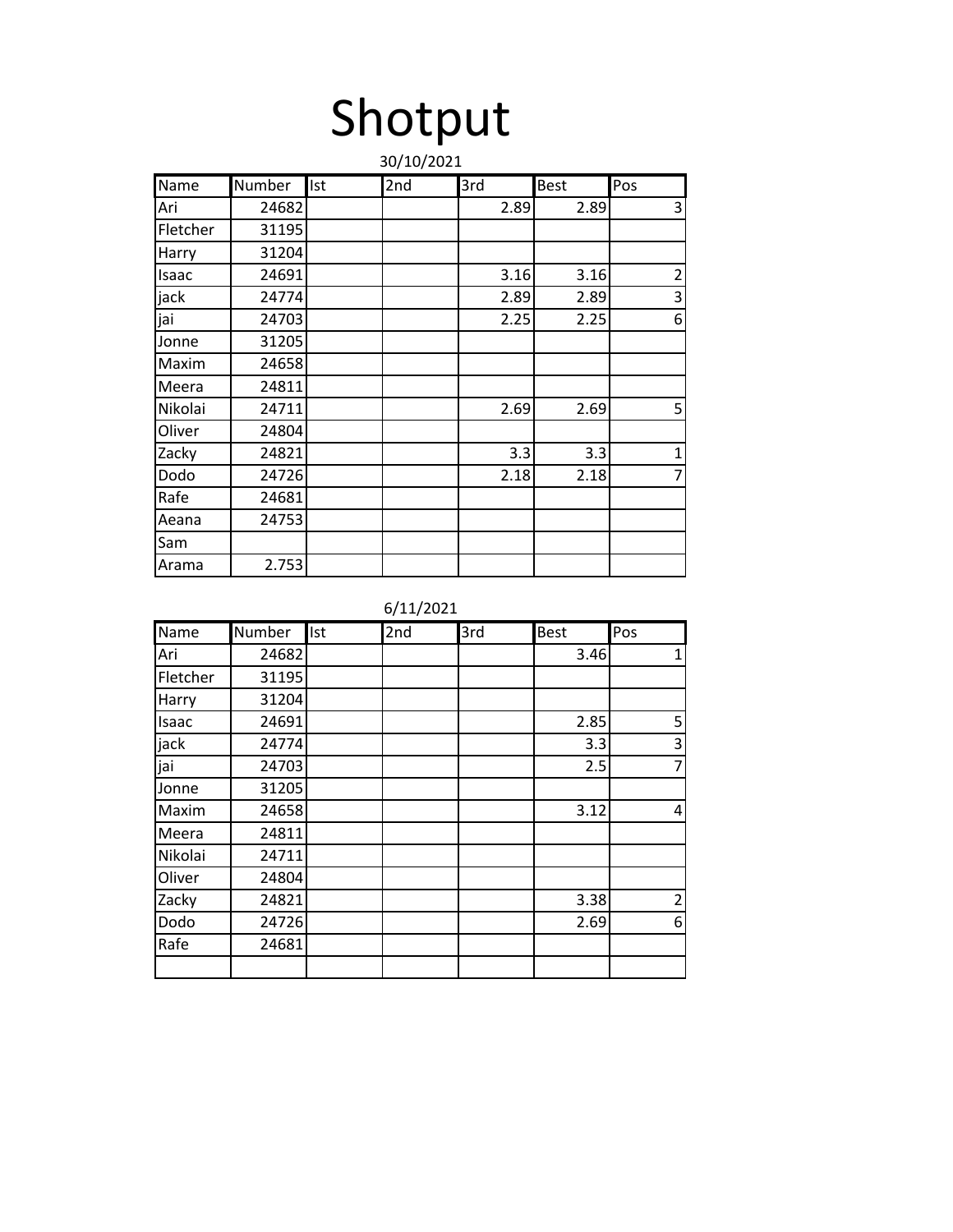| Name     | Number | Ist | 2nd | 3rd | Best | Pos            |
|----------|--------|-----|-----|-----|------|----------------|
| Ari      | 24682  |     |     |     | 2.17 | 4              |
| Fletcher | 31195  |     |     |     |      |                |
| Harry    | 31204  |     |     |     |      |                |
| Isaac    | 24691  |     |     |     | 2.45 | 3              |
| jack     | 24774  |     |     |     | 2.57 | 1              |
| jai      | 24703  |     |     |     | 1.92 | 8              |
| Jonne    | 31205  |     |     |     |      |                |
| Maxim    | 24658  |     |     |     | 1.8  | 9              |
| Meera    | 24811  |     |     |     |      |                |
| Nikolai  | 24711  |     |     |     | 2.13 | 5              |
| Oliver   | 24804  |     |     |     | 2.48 | $\overline{2}$ |
| Zacky    | 24821  |     |     |     | 2.12 | 6              |
| Dodo     | 24726  |     |     |     | 1.77 | 10             |
| Rafe     | 24681  |     |     |     |      |                |
| Aeana    | 24753  |     |     |     | 1.97 | 7              |

13/11/2021

20/11/2021

| Name     | Number | <b>Ist</b> | 2nd | 3rd | Best | Pos            |
|----------|--------|------------|-----|-----|------|----------------|
| Ari      | 24682  |            |     |     | 3.66 | $\mathbf{1}$   |
| Fletcher | 31195  |            |     |     |      |                |
| Harry    | 31204  |            |     |     |      |                |
| Isaac    | 24691  |            |     |     | 271  | 5              |
| jack     | 24774  |            |     |     | 3.37 | $\overline{2}$ |
| jai      | 24703  |            |     |     |      |                |
| Jonne    | 31205  |            |     |     |      |                |
| Maxim    | 24658  |            |     |     |      |                |
| Meera    | 24811  |            |     |     |      |                |
| Nikolai  | 24711  |            |     |     |      |                |
| Oliver   | 24804  |            |     |     |      |                |
| Zacky    | 24821  |            |     |     | 2.9  | 3              |
| Dodo     | 24726  |            |     |     | 2.74 | 4              |
| Rafe     | 24681  |            |     |     |      |                |
| Aeana    | 24753  |            |     |     |      |                |
| Sam      |        |            |     |     |      |                |
| Arama    | 2.753  |            |     |     | 2.56 | 7              |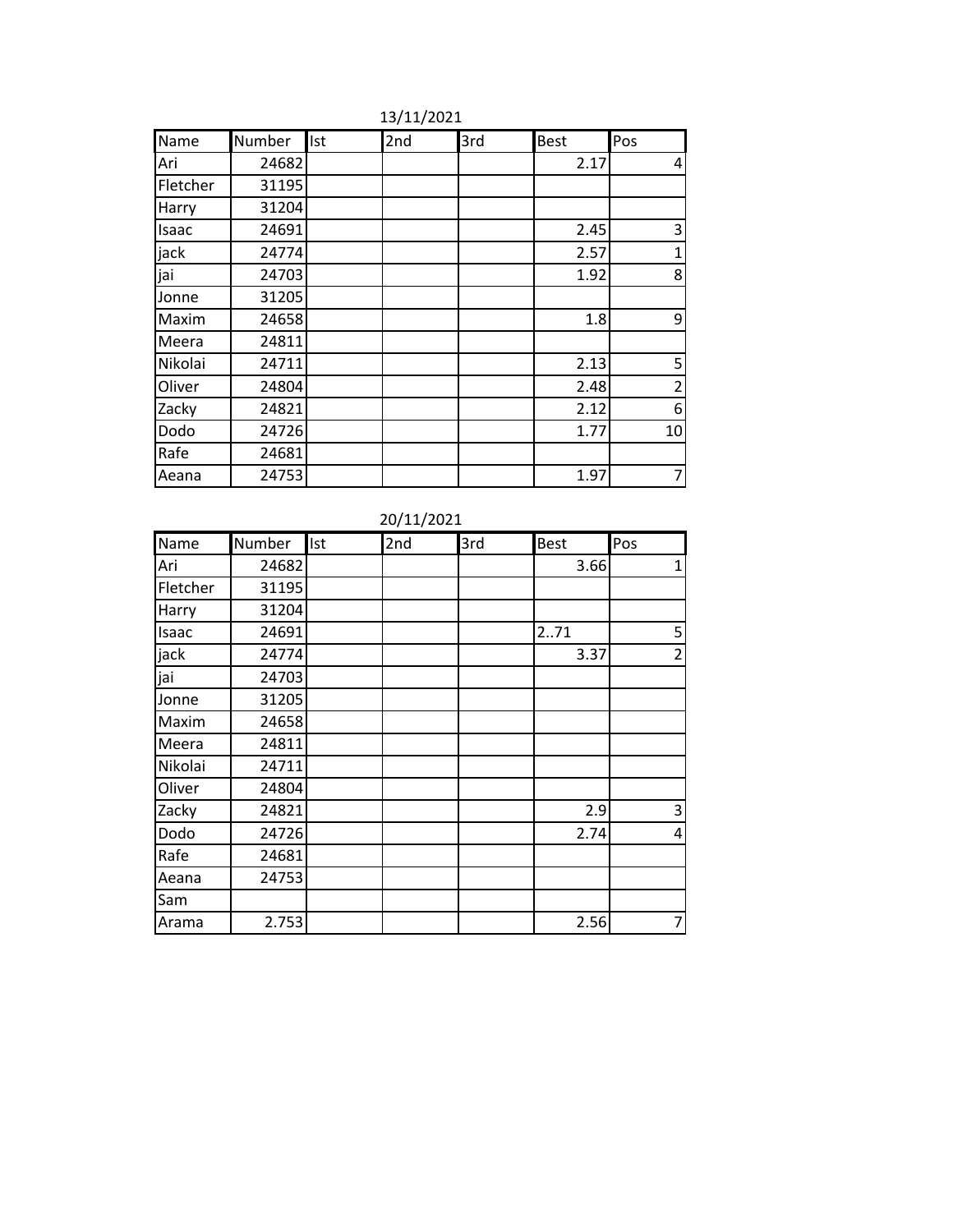| Name     | Number | Ist | 2nd | 3rd | <b>Best</b> | Pos            |
|----------|--------|-----|-----|-----|-------------|----------------|
| Ari      | 24682  |     |     |     | 3.06        | 3              |
| Fletcher | 31195  |     |     |     |             |                |
| Harry    | 31204  |     |     |     |             |                |
| Isaac    | 24691  |     |     |     | 2.42        | $\overline{7}$ |
| jack     | 24774  |     |     |     | 2.75        | 5              |
| jai      | 24703  |     |     |     | 2.17        | 8              |
| Jonne    | 31205  |     |     |     |             |                |
| Maxim    | 24658  |     |     |     | 2.66        | 6              |
| Meera    | 24811  |     |     |     |             |                |
| Nikolai  | 24711  |     |     |     |             |                |
| Oliver   | 24804  |     |     |     | 3.78        | 1              |
| Zacky    | 24821  |     |     |     | 3.41        | $\overline{2}$ |
| Dodo     | 24726  |     |     |     | 2.79        | 4              |
| Rafe     | 24681  |     |     |     |             |                |
| Aeana    | 24753  |     |     |     |             |                |

|  | 4/12/2021 |
|--|-----------|
|--|-----------|

|          | 11/12/2021 |     |     |     |      |                |  |  |
|----------|------------|-----|-----|-----|------|----------------|--|--|
| Name     | Number     | Ist | 2nd | 3rd | Best | Pos            |  |  |
| Ari      | 24682      |     |     |     | 3.83 | 3              |  |  |
| Fletcher | 31195      |     |     |     |      |                |  |  |
| Harry    | 31204      |     |     |     |      |                |  |  |
| Isaac    | 24691      |     |     |     | 2.52 | $\overline{7}$ |  |  |
| jack     | 24774      |     |     |     |      |                |  |  |
| jai      | 24703      |     |     |     |      |                |  |  |
| Jonne    | 31205      |     |     |     | 4.2  | $\mathbf{1}$   |  |  |
| Maxim    | 24658      |     |     |     | 2.41 | 8              |  |  |
| Meera    | 24811      |     |     |     |      |                |  |  |
| Nikolai  | 24711      |     |     |     | 2.73 | 5              |  |  |
| Oliver   | 24804      |     |     |     | 4.05 | $\overline{2}$ |  |  |
| Zacky    | 24821      |     |     |     | 3.27 | 4              |  |  |
| Dodo     | 24726      |     |     |     | 2.66 | 6              |  |  |
| Rafe     | 24681      |     |     |     |      |                |  |  |
| Aeana    | 24753      |     |     |     |      |                |  |  |
| Sam      |            |     |     |     | 1.89 | 9              |  |  |

11/12/2021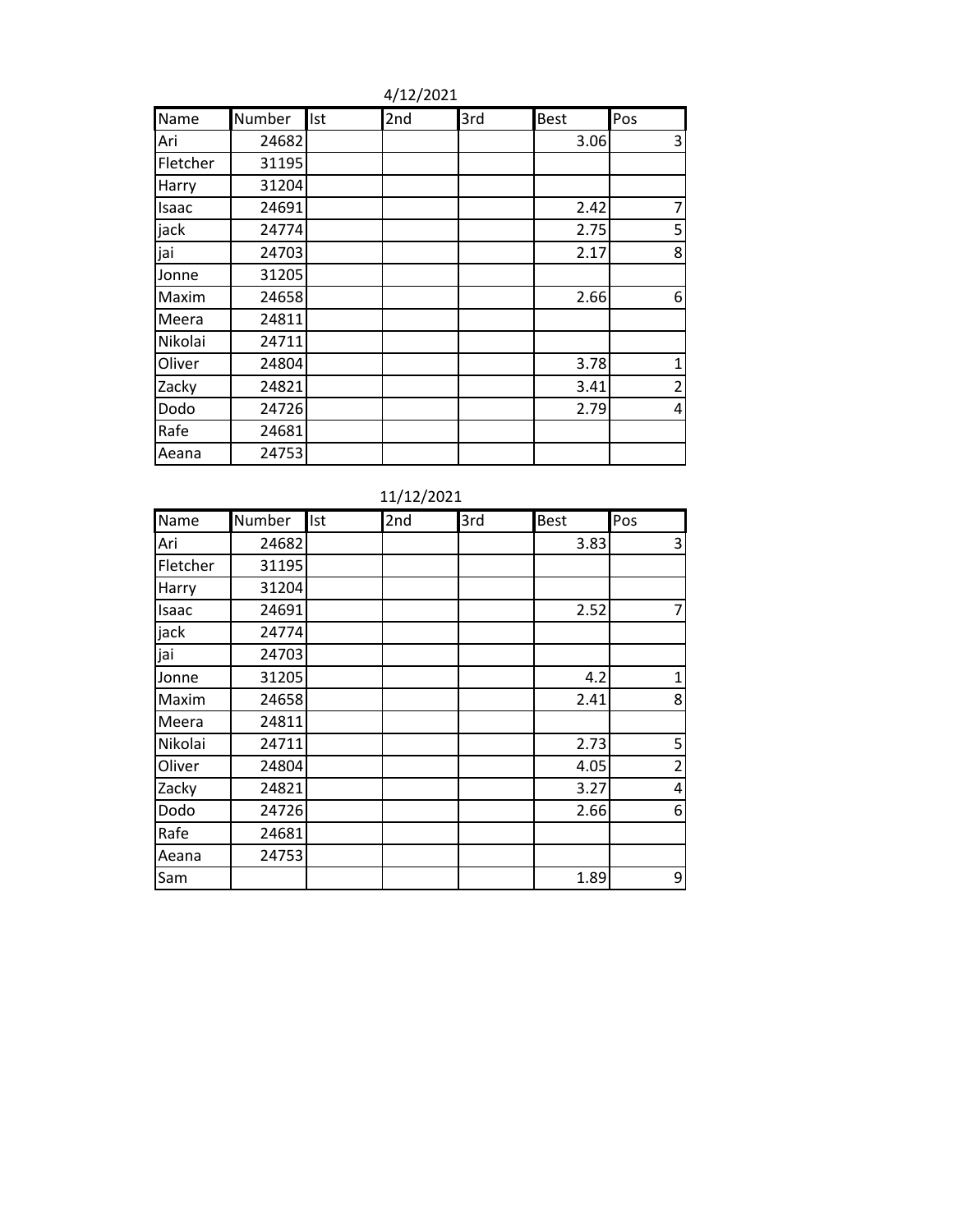| Name     | Number | Ist  | 2nd | 3rd | Best | Pos            |
|----------|--------|------|-----|-----|------|----------------|
| Ari      | 24682  | 4.34 |     |     | 1.34 | $\mathbf{1}$   |
| Fletcher | 31195  | 2.25 |     |     | 2.25 | 4              |
| Harry    | 31204  |      |     |     |      |                |
| Isaac    | 24691  |      |     |     |      |                |
| jack     | 24774  |      |     |     |      |                |
| jai      | 24703  | 2.36 |     |     | 2.36 | 3              |
| Jonne    | 31205  |      |     |     |      |                |
| Maxim    | 24658  |      |     |     |      |                |
| Meera    | 24811  |      |     |     |      |                |
| Nikolai  | 24711  | 3.44 |     |     | 3.44 | $\overline{2}$ |
| Oliver   | 24804  |      |     |     |      |                |
| Zacky    | 24821  |      |     |     |      |                |
| Dodo     | 24726  |      |     |     |      |                |
| Rafe     | 24681  |      |     |     |      |                |
|          |        |      |     |     |      |                |

15/01/2022

12/02/2022

| Name     | Number | Ist | 2nd | 3rd | <b>Best</b> | Pos            |
|----------|--------|-----|-----|-----|-------------|----------------|
| Ari      | 24682  |     |     |     | 2.77        | $\overline{2}$ |
| Fletcher | 31195  |     |     |     |             |                |
| Harry    | 31204  |     |     |     |             |                |
| Isaac    | 24691  |     |     |     | 2.68        | 3              |
| jack     | 24774  |     |     |     |             |                |
| jai      | 24703  |     |     |     |             |                |
| Jonne    | 31205  |     |     |     |             |                |
| Maxim    | 24658  |     |     |     | 2.27        | $\overline{4}$ |
| Meera    | 24811  |     |     |     |             |                |
| Nikolai  | 24711  |     |     |     |             |                |
| Oliver   | 24804  |     |     |     |             |                |
| Zacky    | 24821  |     |     |     |             |                |
| Dodo     | 24726  |     |     |     | 2.87        | $\mathbf{1}$   |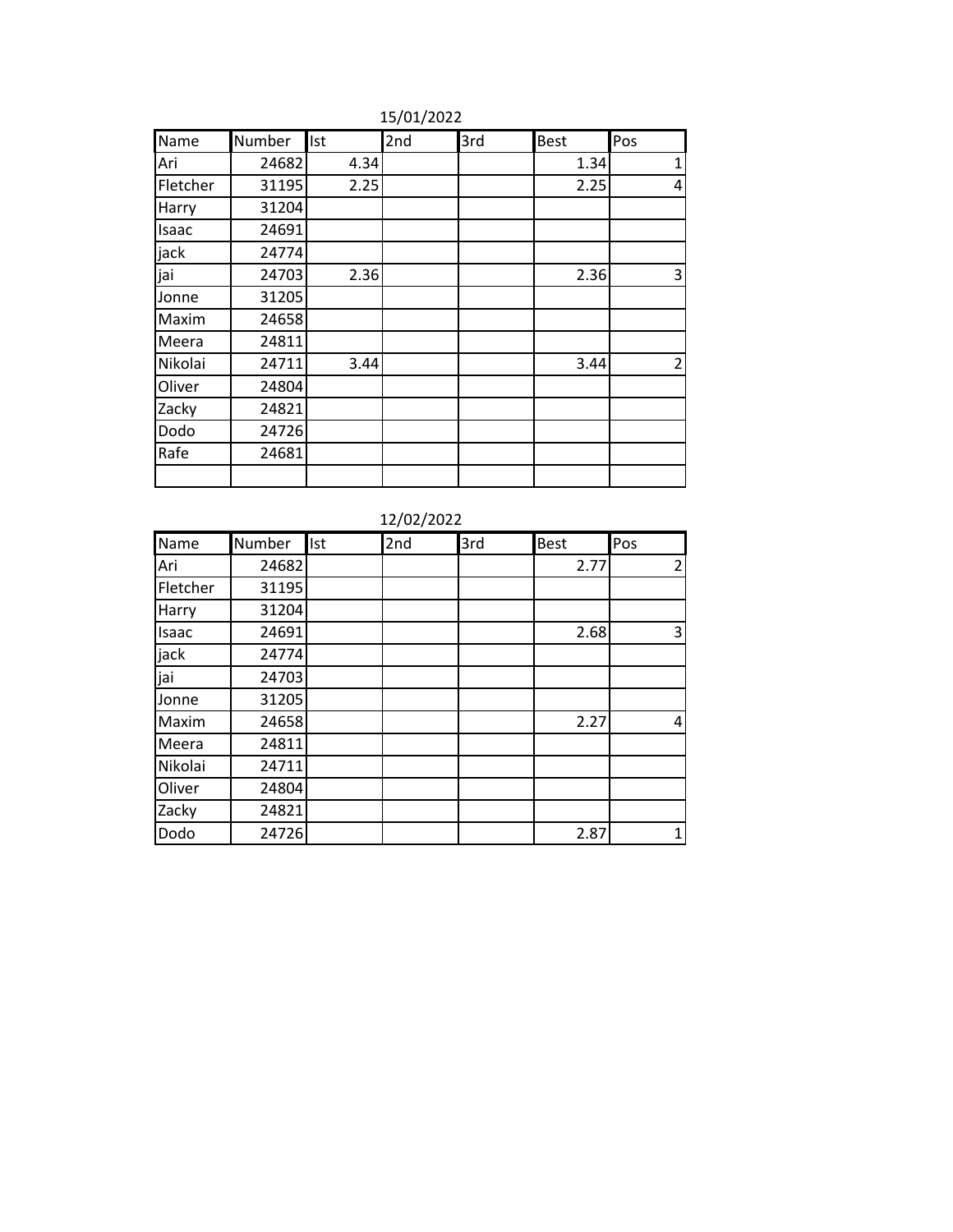|          | 19.02/2022 |     |     |     |             |                |  |  |
|----------|------------|-----|-----|-----|-------------|----------------|--|--|
| Name     | Number     | Ist | 2nd | 3rd | <b>Best</b> | Pos            |  |  |
| Ari      | 24682      |     |     |     |             |                |  |  |
| Fletcher | 31195      |     |     |     |             |                |  |  |
| Harry    | 31204      |     |     |     |             |                |  |  |
| Isaac    | 24691      |     |     |     |             |                |  |  |
| jack     | 24774      |     |     |     |             |                |  |  |
| jai      | 24703      |     |     |     |             |                |  |  |
| Jonne    | 31205      |     |     |     | 4.86        | $\mathbf 1$    |  |  |
| Maxim    | 24658      |     |     |     | 2.45        | 3              |  |  |
| Meera    | 24811      |     |     |     |             |                |  |  |
| Nikolai  | 24711      |     |     |     |             |                |  |  |
| Oliver   | 24804      |     |     |     |             |                |  |  |
| Zacky    | 24821      |     |     |     |             |                |  |  |
| Dodo     | 24726      |     |     |     | 3.46        | $\overline{2}$ |  |  |
| Rafe     | 24681      |     |     |     |             |                |  |  |
| Aeana    | 24753      |     |     |     |             |                |  |  |
| Sam      |            |     |     |     |             |                |  |  |
|          |            |     |     |     |             |                |  |  |
| Rafe     | 24681      |     |     |     | 1.91        | $\overline{5}$ |  |  |
| Aeana    | 24753      |     |     |     |             |                |  |  |

Sam